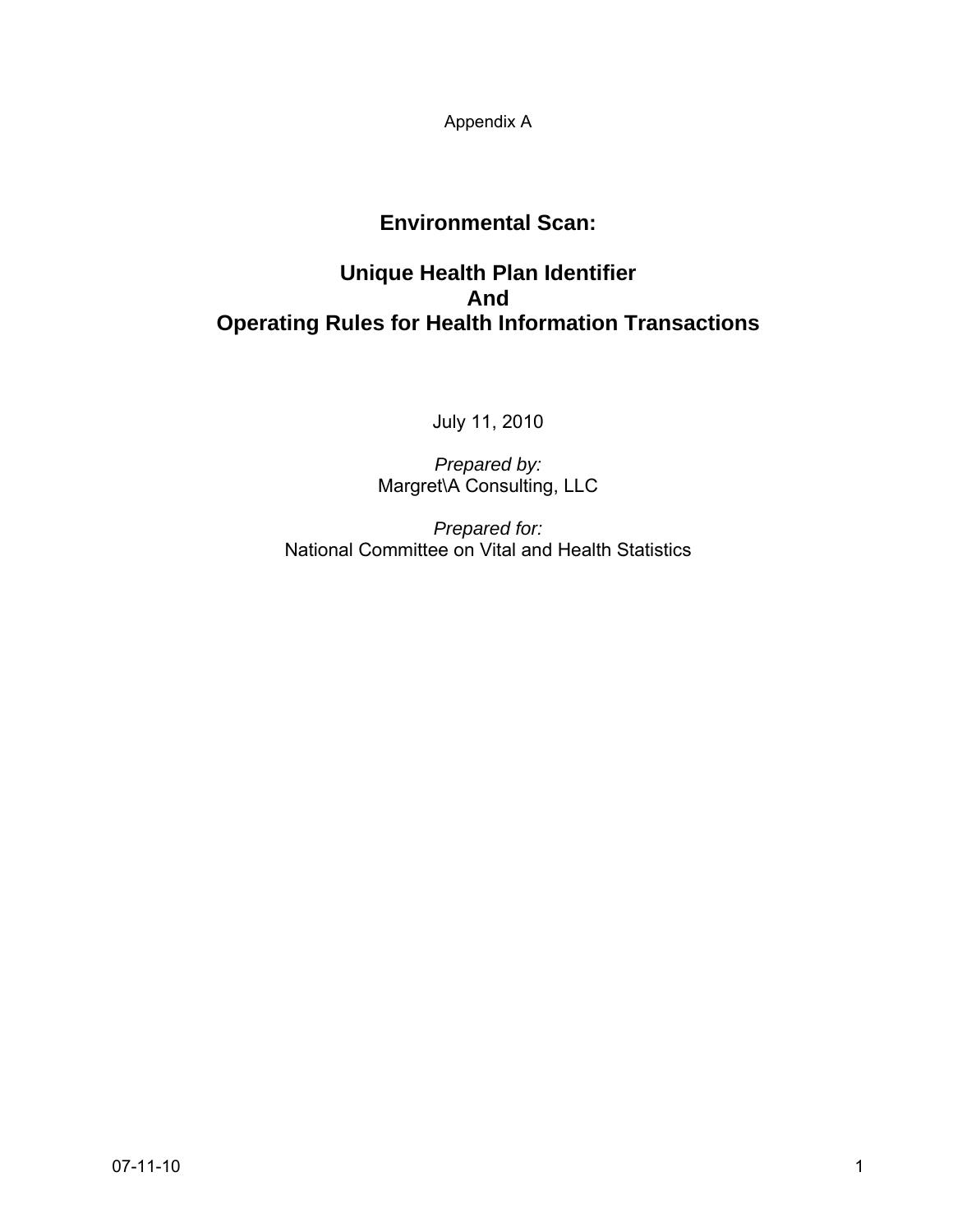Environmental Scan: Unique Health Plan Identifier and Operating Rules for Health Information Transactions

# **Table of Contents**

| 1.0        |                                                                                              |  |
|------------|----------------------------------------------------------------------------------------------|--|
| 2.0        |                                                                                              |  |
| 2.1        |                                                                                              |  |
| 2.2        |                                                                                              |  |
| 3.0        |                                                                                              |  |
| 4.0        | LEGISLATIVE REQUIREMENTS FOR ADMINISTRATIVE SIMPLIFICATION FROM THE                          |  |
|            |                                                                                              |  |
| 4.1        |                                                                                              |  |
| 4.2        | Sec. 10109. Development of Standards for Financial and Administrative                        |  |
|            |                                                                                              |  |
| 4.3        | Sec. 1561. Health Information Technology Enrollment Standards and Protocols 8                |  |
| 5.0        | DEFINITIONS ASSOCIATED WITH TRANSACTIONS AND CODE SETS 8                                     |  |
| 6.0        |                                                                                              |  |
| 6.1        |                                                                                              |  |
| 6.2        |                                                                                              |  |
| 6.3        |                                                                                              |  |
| 6.4        | Other Definitions and Applicable Terms Associated with Health Plans 10                       |  |
| 6.4        | Use Case Describing Entities involved in Financial and Administrative                        |  |
|            |                                                                                              |  |
| 7.0        |                                                                                              |  |
| 7.1        |                                                                                              |  |
| 7.2        |                                                                                              |  |
| 7.3        |                                                                                              |  |
| 8.0        | OPERATING RULES FOR HEALTH INFORMATION TRANSACTIONS 16                                       |  |
| 8.1        |                                                                                              |  |
| 8.2        | Purpose of Operating Rules for Health Information Transactions 16                            |  |
| 8.3<br>8.4 |                                                                                              |  |
| 8.5        |                                                                                              |  |
|            |                                                                                              |  |
| 9.0        |                                                                                              |  |
|            | Appendix A: NCVHS Guiding Principles for Selecting Patient Medical Record Information (PMRI) |  |
|            |                                                                                              |  |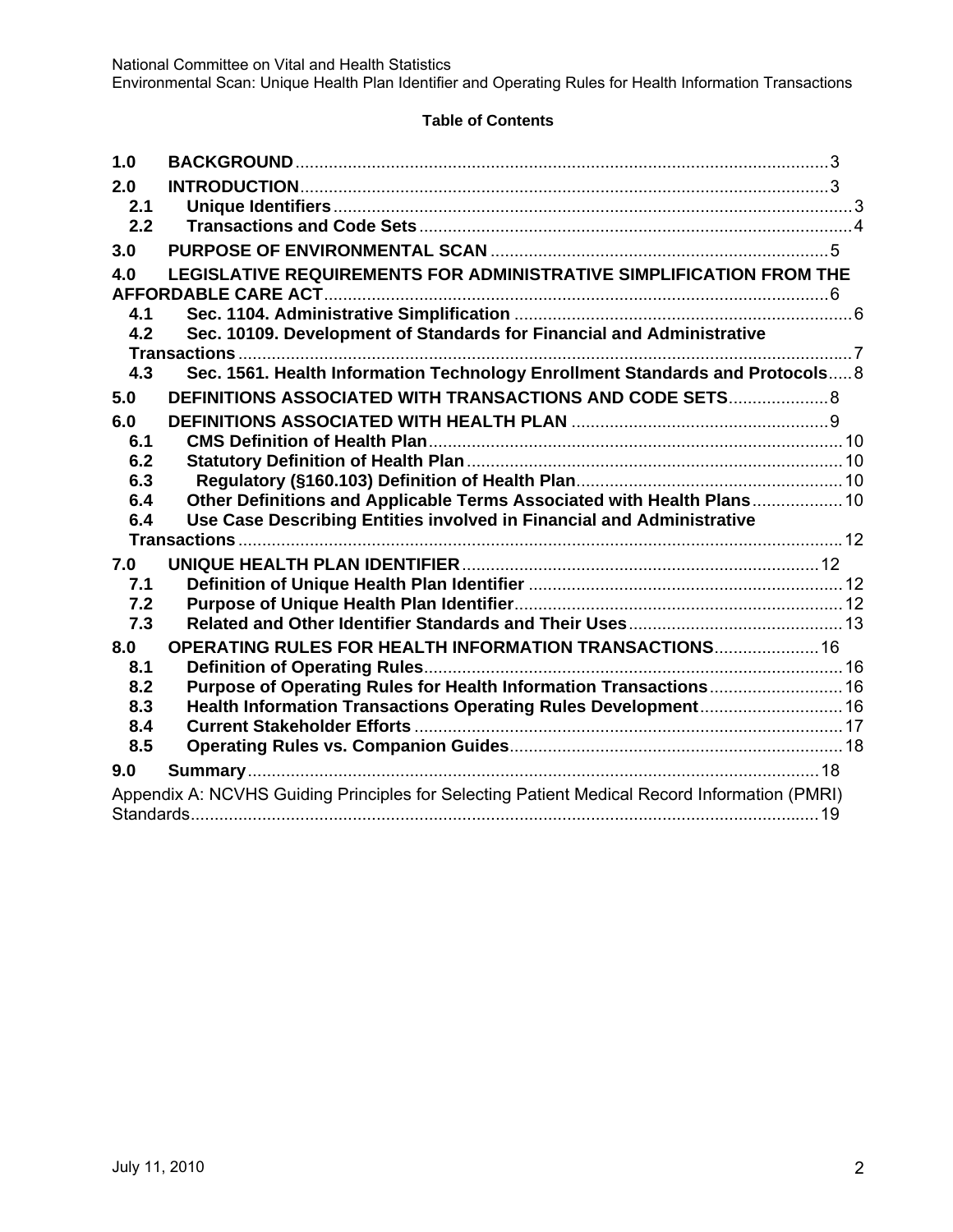# **1.0 BACKGROUND**

The Patient Protection and Affordable Care Act (PPACA) - HR 3590, also called the "Affordable Care Act," was enacted on March 23, 2010. It includes a large number of health-related topics including subsidizing insurance premiums, providing incentives for businesses to provide health care benefits, prohibiting denial of health care benefits coverage for pre-existing conditions, expanding Medicaid eligibility, and establishing health insurance exchanges.

The Affordable Care Act also includes two sections related to administrative simplification (Sec. 1104) and standards for financial and administrative transactions (Sec. 10109). It calls for the National Committee on Vital and Health Statistics (NCVHS) to provide input into the process of rulemaking for the establishment of a unique health plan identifier and to provide advice and recommendations to the Department of Health and Human Services (HHS) relative to operating rules for electronic exchange of information not defined by a standard or its implementation specification.

# **2.0 INTRODUCTION**

Public Law 104-191, the Health Insurance Portability and Accountability Act of 1996 (HIPAA), Subtitle F – Administrative Simplification, called for "improving the . . . the efficiency and effectiveness of the health care system, by encouraging the development of a health information system through the establishment of standards and requirements for the electronic transmission of certain health information." Subsequently, rules have been issued to address the Administrative Simplification provisions, including those to support electronic exchange of healthcare financial and administrative transactions and standard unique health identifiers for each individual, employer, health plan, and health care provider.

# **2.1 Unique Identifiers**

**Standard Unique Employer Identifier** was adopted May 31, 2002, becoming effective July 30, 2002. It utilizes the ''Employer identification number'' (EIN) as defined in 26 CFR 301.7701–12, with the exception of deleting the formatting description. The EIN is defined as ''the taxpayer identifying number of an individual or other person (whether or not an employer) which is assigned pursuant to 26 U.S.C. 6011(b) or corresponding provisions of prior law, or pursuant to 26 U.S.C. 6109, and in which nine digits are separated by a hyphen, as follows: 00–0000000.'' A covered entity must use the standard unique employer identifier (EIN) of the appropriate employer in standard transactions that require an employer identifier to identify a person or entity as an employer, including where situationally required.

**Standard Unique Health Identifier for Health Care Providers** was published January 23, 2004. The National Provider Identifier (NPI) is a 10-position numeric identifier, with a check digit in the 10th position, and no intelligence about the health care provider. The NPI must be used as described in the implementation specifications for providers (45 CFR § 162.410), health plans (45 CFR § 162.412), and health care clearinghouses (45 CFR § 162.414), and may be used for any other lawful purpose.

The rule creating the NPI also created a National Provider System that would assign a single, unique NPI to a health care provider (including subparts of a provider) and collect, maintain, and make available to the public information about each health care provider. The Department of Health and Human Services (HHS) created the **National Plan and Provider Enumeration System (NPPES)** to enumerate providers. It is designed with the future capability to also enumerate health plans once a standard is adopted. The compliance date for using the NPI was originally May 23, 2007. As result of challenges in reprogramming systems and building crosswalks between NPIs and legacy numbers, HHS issued guidance on April 2, 2007 relative to implementing contingency plans to send or accept legacy provider numbers. The compliance date for use of the NPI was reset to May 23, 2008. CMS also distributed a National Provider ID Data Dissemination Policy to notify covered entities which data elements about a provider would be available through the NPPES. In response to public comment objecting to the risk to providers if certain data elements were made public, HHS provided an amnesty period for providers to remove information they deemed sensitive. Provider data became publically available on September 4, 2007.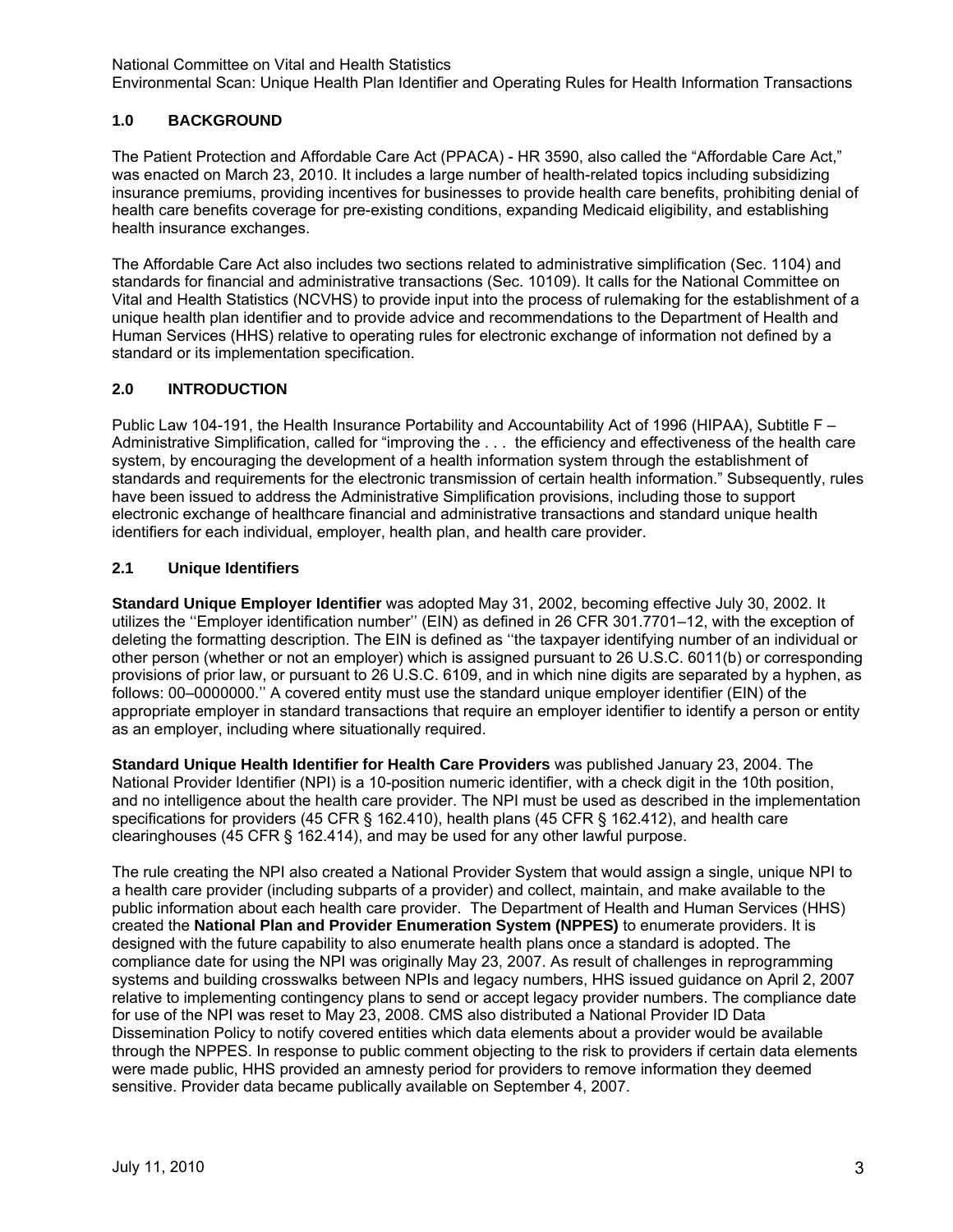National Committee on Vital and Health Statistics Environmental Scan: Unique Health Plan Identifier and Operating Rules for Health Information Transactions

**Standard unique health plan identifier** has not yet been adopted, hence the inclusion in the Affordable Care Act. Today, health plans, including workers' compensation plans, self-create or choose to use existing identifiers (such as TIN or EIN) and distribute them as proprietary numbers to be reported to that specific health plan. State regulators and some companies that provide electronic transaction management use 5 digit codes assigned to commercial payers by the National Association of Insurance Commissioners (NAIC).The tax identification number (TIN) assigned by the Internal Revenue Service is another number that may be used to identify health plans. A single health plan can have several identifiers assigned by different organizations for specific purposes or because the same health plan organization is known by more than one name.

**Unique individual identifier** has been postponed for development. The NCVHS Ninth *Annual Report to Congress on the Implementation of the Administrative Simplification Provisions of the Health Insurance Portability and Accountability Act* (May 11, 2010) notes that "HIPAA requires HHS to develop a **unique personal identifier** for every individual patient in the country to improve processing and recordkeeping in healthcare systems and transactions. Members of Congress have since expressed strong reservations about the appropriateness of creating a new identifier for individuals that might be perceived as a "universal identifier," and since 1999, the Congress has prohibited expending funds for its development in HHS' appropriations legislation."

#### **2.2 Transactions and Code Sets**

The HIPAA Administrative Simplification provisions included requirements for the adoption of standards for transactions, and data elements for such transactions, to enable health information to be exchanged

electronically for specific financial and administrative transactions. A final rule adopting standards for eight electronic transactions and code sets (see Insert) to be used in those transactions was issued on August 17, 2000, with a final compliance date of October 2003. Based on a report from the Designated Standards Maintenance Organization (DSMO) in 2007 and subsequent recommendations by NCVHS, CMS published a final rule adopting newer versions of these standards for which all covered entities must be fully compliant on January 1, 2012. $^2$ 

There are a number of challenges in implementing the transaction standards and their implementation specifications.

| <b>HIPAA Administrative Simplification Standards</b>           |                                                      |  |  |  |  |
|----------------------------------------------------------------|------------------------------------------------------|--|--|--|--|
| <b>Accredited Standards Committee (ASC) X12</b>                |                                                      |  |  |  |  |
| 270/271                                                        | Eligibility for a Health Plan (Inquiry and Response) |  |  |  |  |
| 837                                                            | Claim or Equivalent Encounter Information (and       |  |  |  |  |
|                                                                | Coordination of Benefits [COB])                      |  |  |  |  |
| 276/277                                                        | Claim Status Inquiry and Response                    |  |  |  |  |
| 835                                                            | <b>Health Care Payment and Remittance Advice</b>     |  |  |  |  |
|                                                                | (Electronic Remittance Advice [ERA] and              |  |  |  |  |
|                                                                | <b>Explanation of Benefits [EOB])</b>                |  |  |  |  |
| 278                                                            | Referral Certification and Authorization (Health     |  |  |  |  |
|                                                                | Care Services Request for Review and Response)       |  |  |  |  |
| 834                                                            | Enrollment and Disenrollment in a Health Plan        |  |  |  |  |
| 820                                                            | Health Plan Premium Payment                          |  |  |  |  |
|                                                                |                                                      |  |  |  |  |
| <b>National Council for Prescription Drug Programs (NCPDP)</b> |                                                      |  |  |  |  |
|                                                                | 5.1 & D.0 Telecommunication and batch standards for  |  |  |  |  |
|                                                                | claims. eligibility, and authorization               |  |  |  |  |
| 3.0                                                            | Medicaid pharmacy subrogation                        |  |  |  |  |

One challenge is the length of time between creation of new versions of standards and their being readied for adoption, as well as the lengthy rule making process. Recommendations for changes are to be brought to the Designated Standard Maintenance Organization (DSMO) Committee.

**Designated Standard Maintenance Organization (DSMO)** was established in the Standards for Electronic Transactions Final Rule, published August 17, 2000. This is a category of organization that the Secretary

 1 http://www.ncvhs.hhs.gov/100511hipaarpt.pdf

<sup>&</sup>lt;sup>2</sup> 45 CFR Part 162 Health Insurance Reform; Modifications to the Health Insurance Portability and Accountability Act (HIPAA); Final Rules, Federal Register, January 16, 2009.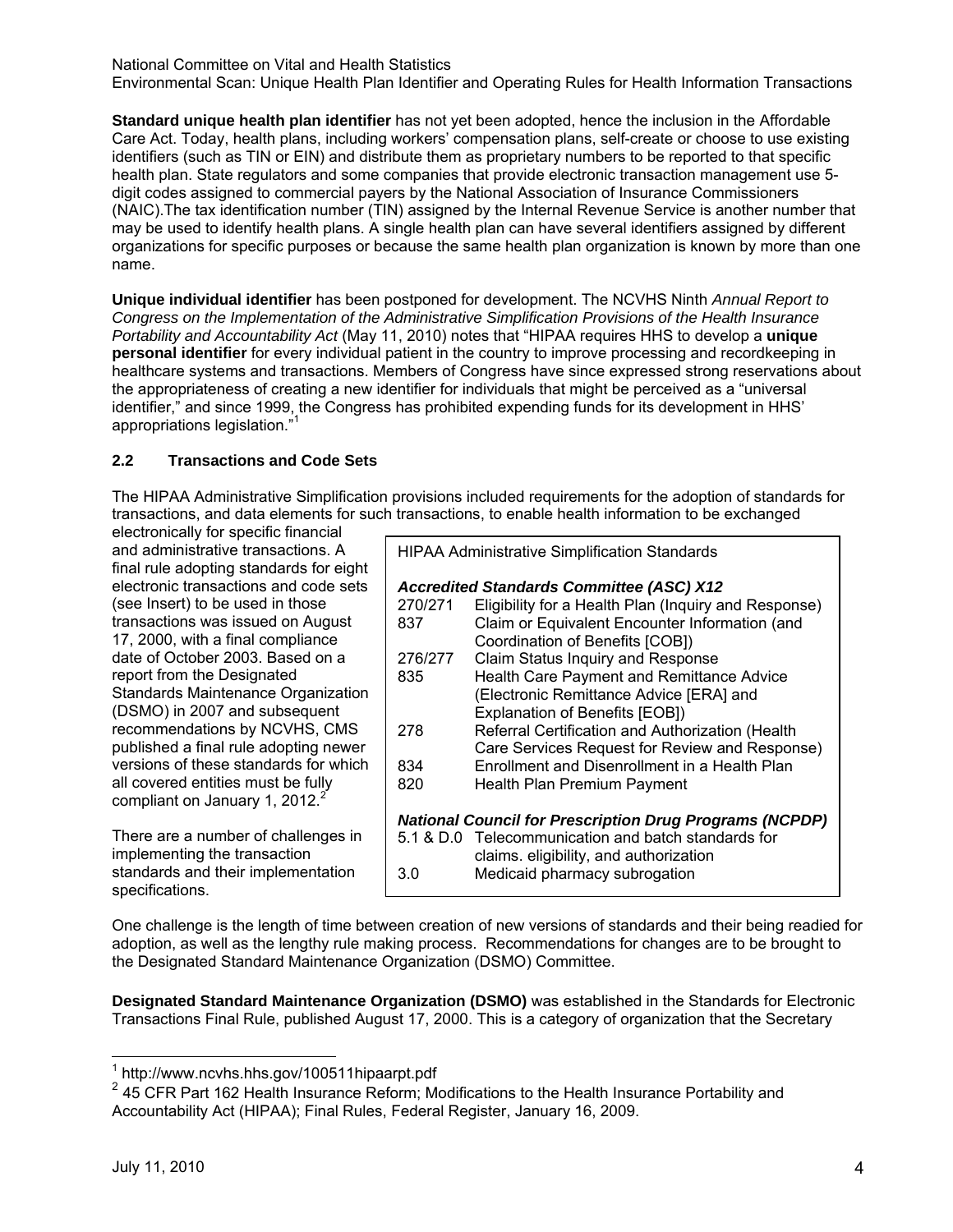National Committee on Vital and Health Statistics Environmental Scan: Unique Health Plan Identifier and Operating Rules for Health Information Transactions

may designate to organizations that agree to maintain standards. These provisions within HIPAA also establish criteria for the processes to be used in such maintenance. Several Data Content Committees (DCCs) and Standard Setting Organizations (SSOs) have agreed to maintain those standards designated as national standards in the final rule "Standards for Electronic Transactions" according to the criteria established by the Secretary. These organizations include:

- Accredited Standards Committee X12
- Dental Content Committee of the American Dental Association (ADA)
- Health Level Seven (HL7)
- National Council for Prescription Drug Programs (NCPDP)
- National Uniform Billing Committee (NUBC)
- National Uniform Claim Committee (NUCC)

These DSMOs have formed a Committee to focus on managing HIPAA standard change requests. A web site helps meet that challenge by providing industry expertise and solutions that directly support several of the committee's guiding principles:

- Allow open public access
- Provide for timely review
- Cooperate and communicate
- Consider all viewpoints

Another challenge in implementing the transaction standards and their implementation specifications relates to the level of optionality embedded in the standards, which contributes to their not being adopted in a consistent and standardized manner. The need for such optionality arose from variations in state insurance laws, differences in telecommunications capabilities that have had to have been addressed, data formatting issues, and differing data content needs. The result has been the creation of companion guides that require providers to adhere to different rules for different health plans. In a presentation to NCVHS on April 6, 2005, Kepa Zubeldia reported that before HIPAA there were 400 different formats of the transactions in use, and that after HIPAA, his company identified that 1,082 companion guides had been.<sup>3</sup>

Given that such companion guides vary by health plans and that such variance can be confusing and costly to trading partners and providers, subsequent efforts have been made to reach consensus on a standard template/common structure and content for companion guides, and standard policies and operating rules for specific standards implementations. There is at least one national private sector initiative that has developed operating rules, starting with eligibility and claims status. This is the Council for Affordable Quality Healthcare (CAQH) Committee on Operating Rules for Information Exchange (CORE). There is at least one regional initiative, LINXUS, focusing on the greater New York and surrounding states, that has also developed operating rules or "implementation specifications" for eligibility, claims status, and remittance transactions. AHIP and BCBSA have implemented a pilot project wherein health plans in two states (Ohio and New Jersey) have come together to offer a single website for providers to connect with most of the health insurers for administrative functions. There are also several states that have addressed standardizing companion guides, developing operating rules, or otherwise taking a leadership role in streamlining provider/payer interactions through the voluntary adoption of best practices. Among these states, Minnesota and Washington provided testimony to NCVHS on this topic.

# **3.0 PURPOSE OF ENVIRONMENTAL SCAN**

The purpose of this environmental scan is to establish baseline knowledge describing the current state with respect to the unique health plan identifier and operating rules for claims status and eligibility verification. In its first draft, it provides the Standards Subcommittee of the NCVHS:

\_\_\_\_\_\_\_\_\_\_\_\_\_\_\_\_\_\_\_\_\_\_\_\_\_\_\_\_\_\_\_\_<br><sup>3</sup> Zubeldia, Kepa. "From HIPAA to Interoperability," HIPAA Transactions Convergence Project, presentation <sub>\_</sub> to NCVHS, April 6, 2005.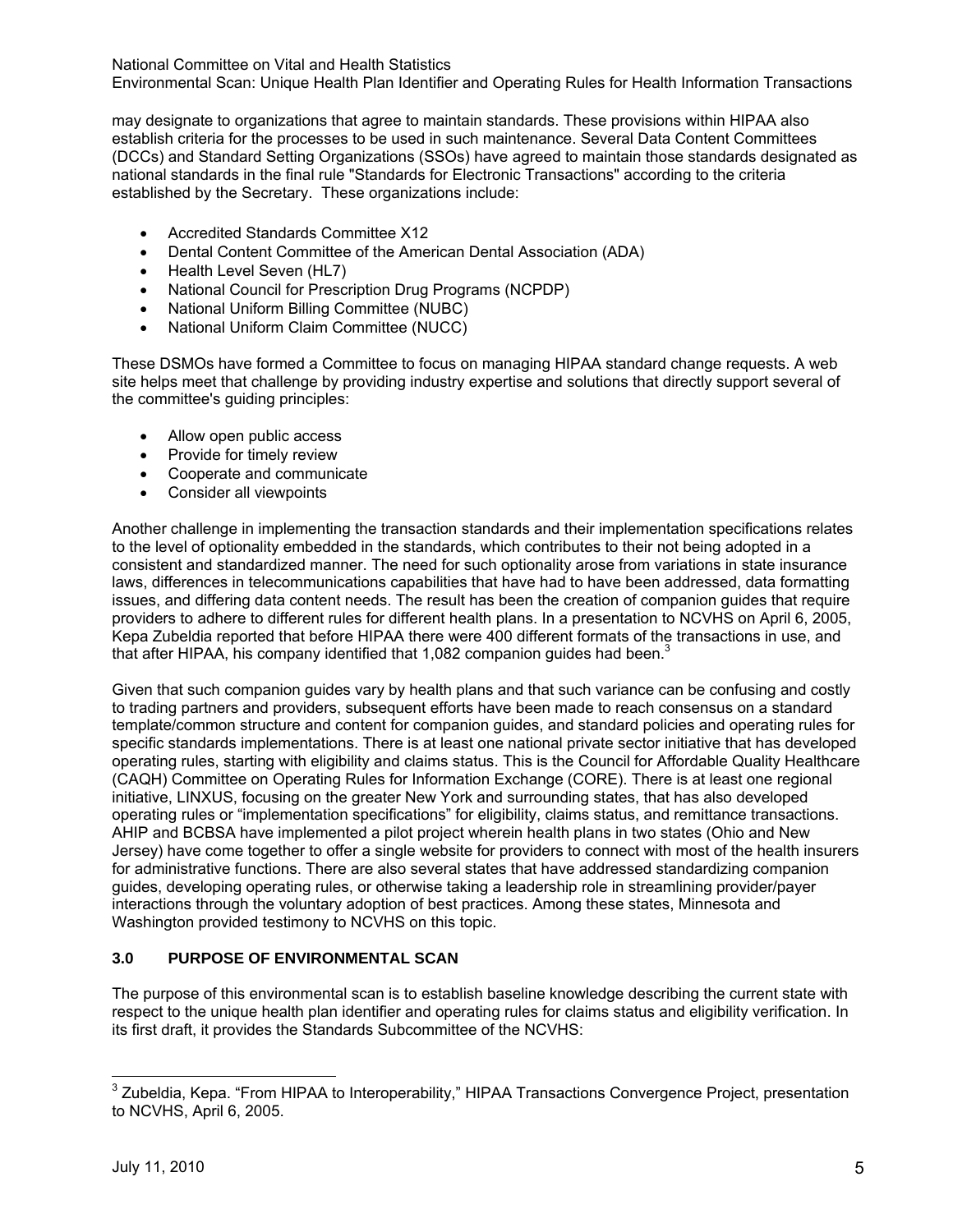Environmental Scan: Unique Health Plan Identifier and Operating Rules for Health Information Transactions

- Summary of the legislative mandate concerning the unique health plan identifier and operating rules for claims status and eligibility verification.
- List of terms associated with the unique health plan identifier and operating rules for claims status and eligibility verification, including definitions.
- Background information on the unique health plan identifier and operating rules for claims status and eligibility verification.
- Identification of key stakeholders with respect to the unique health plan identifier and operating rules for claims status and eligibility verification.
- Examples of identifiers and operating rules from other industries providing lessons learned.

As NCVHS hearings are held on July 19-21, 2010, the environmental scan may be updated and enhanced with additional information to provide background information for the NCVHS to develop its report and recommendations to the Secretary of HHS.

The environmental scan is intended to be impartial and unbiased. Inclusion of information in the first draft is based upon literature review and stakeholder communications, with the second draft including information from verbal and written testimony supplied in response to the *Federal Register* notice of hearings. Exclusion of representative information is not intentional; but constrained by time or inability to access information. Readers are encouraged to submit information in response to the notice of hearings.

#### **4.0 LEGISLATIVE REQUIREMENTS FOR ADMINISTRATIVE SIMPLIFICATION FROM THE AFFORDABLE CARE ACT**

The Affordable Care Act addresses administrative simplification in two sections:

## **4.1 Sec. 1104. Administrative Simplification**

This section of the Affordable Care Act provides for amendment, adoption, promulgation, and expansion of rules relative to HIPAA's Administrative Simplification provisions. In general, the statute requires:

- Amendment the HIPAA Administrative Simplification provisions to clarify that *uniform* standards are intended to *reduce the clerical burden on patients, health care providers, and health plans*.
- Adoption a single set of operating rules for each health information transaction
- Adoption a new standard for electronic funds transfer (EFT) (see insert)
- Promulgation of rules for:
	- Unique health plan identifier (based on input of the NCVHS, and which may be an interim final rule that becomes effective by October 1, 2012)
	- Electronic funds transfer (which may be as an interim final rule by January 1, 2012 that is effective by January 1, 2014)
	- Health care claims attachments (which may be as an interim final rule by January 1, 2014 that is effective by January 1, 2016)
- Amendment the Social Security Act to expand electronic transactions in Medicare to require not later than by January 1, 2014 payment under part A or part B as either by electronic funds transfer (EFT) or an electronic remittance in a form as specified in ASC X12 835 Health Care Payment and Remittance Advice or subsequent standard.

#### **Legislative Requirements for Standards and Operating Rules**

*In general*, standards and associated operating rules shall:

- 1. enable determination of an individual's eligibility and financial responsibility for specific services prior to or at the point of care;
- 2. be comprehensive, requiring minimal augmentation by paper or other communications;
- 3. provide for timely acknowledgement, response, and status reporting that supports a transparent claims and denial management process (including adjudication and appeals); and
- 4. describe all data elements (including reason and remark codes) in unambiguous terms, require that such data elements be required or conditioned upon set values in other fields, and prohibit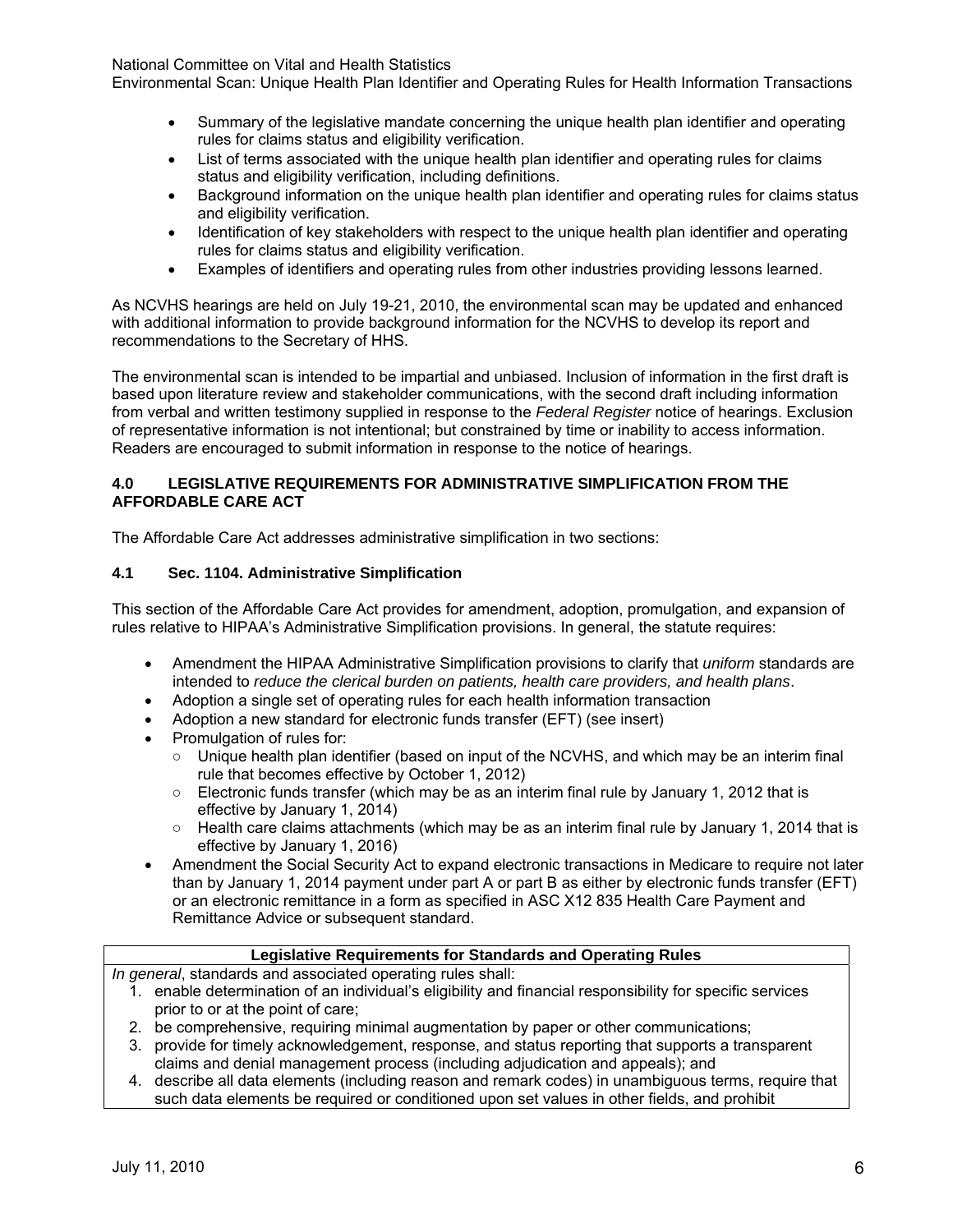| additional conditions (except where necessary to implement State or Federal law, or to protect<br>against fraud and abuse)                                                                                                                                                                                                                                                                                                                                                                                                                                                                           |                                                             |  |  |  |
|------------------------------------------------------------------------------------------------------------------------------------------------------------------------------------------------------------------------------------------------------------------------------------------------------------------------------------------------------------------------------------------------------------------------------------------------------------------------------------------------------------------------------------------------------------------------------------------------------|-------------------------------------------------------------|--|--|--|
| Operating rules development shall be conducted by a qualified nonprofit entity that meets specific<br>requirements (see Insert page 18).                                                                                                                                                                                                                                                                                                                                                                                                                                                             |                                                             |  |  |  |
| Adoption of operating rules:                                                                                                                                                                                                                                                                                                                                                                                                                                                                                                                                                                         | <b>Timeline</b>                                             |  |  |  |
| Eligibility for a health plan and health claim status                                                                                                                                                                                                                                                                                                                                                                                                                                                                                                                                                | Adopted by July 1, 2011<br>Effective* by January 1, 2013    |  |  |  |
| Electronic funds transfers and health care payment and remittance<br>$\bullet$<br>advice                                                                                                                                                                                                                                                                                                                                                                                                                                                                                                             | Adopted by July 1, 2012<br>Effective* by January 1, 2014    |  |  |  |
| Health claims or equivalent encounter information, enrollment and<br>$\bullet$<br>disenrollment in a health plan, health plan premium payments, and<br>referral certification and authorization                                                                                                                                                                                                                                                                                                                                                                                                      | Adopted by July 1, 2014<br>Effective* January 1, 2016       |  |  |  |
| Health claims attachments (standard and operating rules)<br>$\bullet$                                                                                                                                                                                                                                                                                                                                                                                                                                                                                                                                | Adopted by January 1, 2014<br>Effective* by January 1, 2016 |  |  |  |
| Compliance with standards and operating rules (as initially promulgated<br>and as may be revised), including documentation of compliance, service<br>contract compliance with certification requirements, designation of an<br>outside certification entity, periodic audits by the Secretary)                                                                                                                                                                                                                                                                                                       |                                                             |  |  |  |
| Health plan certifies that its data and information systems are in<br>compliance with applicable standards and operating rules for:<br>eligibility for a health plan<br>$\circ$<br>health claim status<br>$\circ$<br>electronic funds transfer<br>$\circ$<br>health care payment and remittance advice<br>O                                                                                                                                                                                                                                                                                          | Not later than* December 31,<br>2013                        |  |  |  |
| Health plan certifies that its data and information systems are in<br>$\bullet$<br>compliance with applicable standards and operating rules for:<br>health claims or equivalent encounter information<br>$\circ$<br>enrollment and disenrollment in a health plan<br>$\circ$<br>health plan premium payments<br>$\circ$<br>health claims attachments<br>$\circ$<br>referral certification and authorization<br>$\circ$                                                                                                                                                                               | Not later than* December 31,<br>2015                        |  |  |  |
| Review and recommendations for amendment of standards and<br>operating rules by a review committee (which may be NCVHS, and which<br>must be coordinated with standards recommended by the HIT Standards<br>Committee that supports certified electronic health record [EHR]<br>technology approved by Office of the National Coordinator [ONC]), must:<br>be promulgated as an IFR 90 days after receipt of report<br>include public comment received within 60 days of IFR publication<br>$\bullet$<br>become effective within 25 months of the close of the public<br>$\bullet$<br>comment period | Not later than* April 1, 2014<br>and biennially thereafter  |  |  |  |
| Penalties shall be assessed against a health plan that has failed to meet<br>the standards and operating rules requirements                                                                                                                                                                                                                                                                                                                                                                                                                                                                          | Not later than* April 1, 2014<br>and annually thereafter    |  |  |  |

\* Date of compliance – a health plan shall comply with such requirements not later than the effective date of the applicable standard or operating rule

## **4.2 Sec. 10109. Development of Standards for Financial and Administrative Transactions**

This section enables the development of additional transaction standards and operating rules. It requires the Secretary of HHS to solicit input by January 1, 2012 and not less than every 3 years thereafter from NCVHS, HIT Policy Committee, HIT Standards Committee, and standard setting organizations on:

• whether there could be greater uniformity in financial and administrative activities and items as determined by the Secretary, and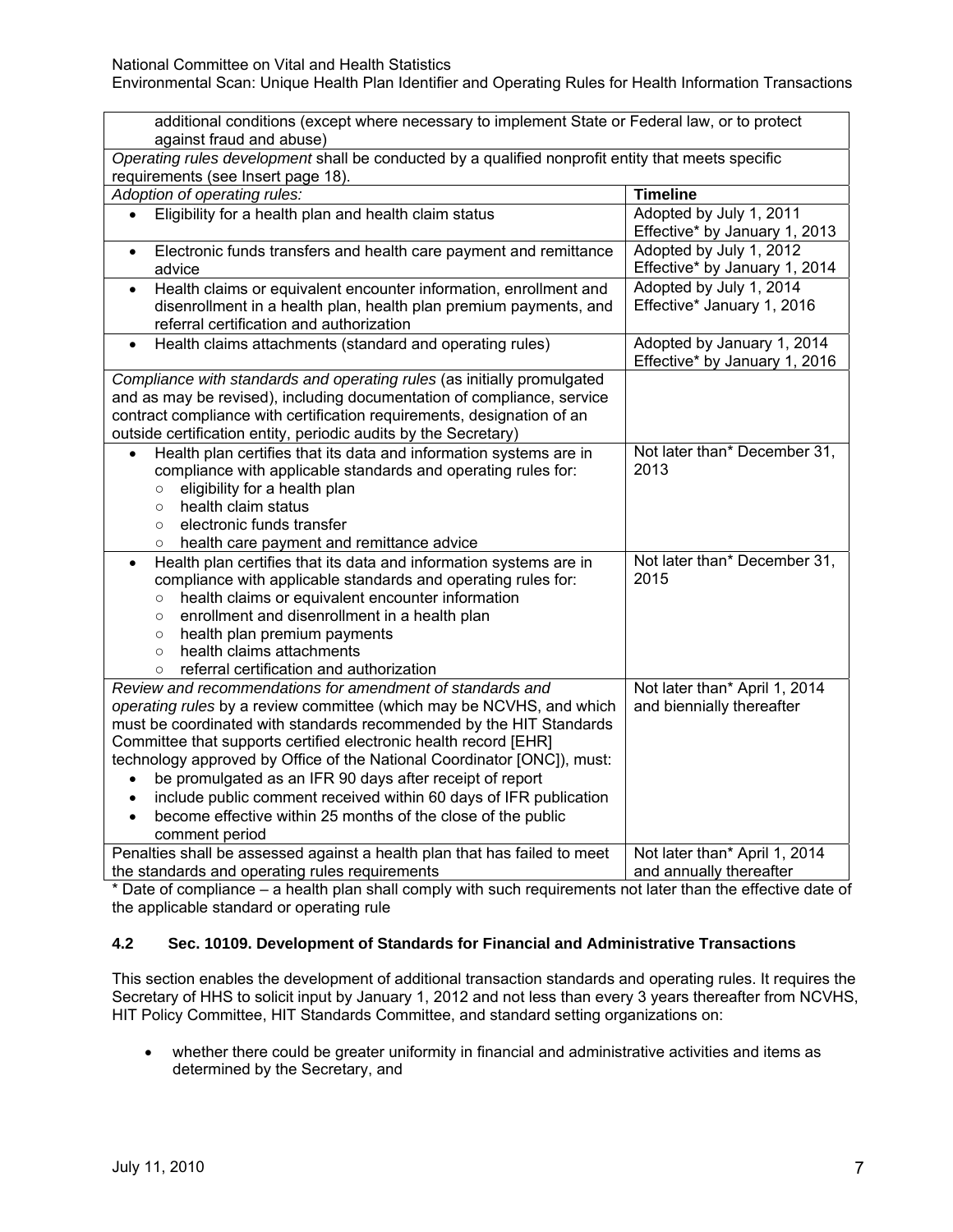Environmental Scan: Unique Health Plan Identifier and Operating Rules for Health Information Transactions

• whether such activities should be considered financial and administrative transactions for which the adoption of standards and operating rules would improve the operation of the health care system and reduce administrative costs.

The additional activities and items for initial consideration include:

- Standard, electronic enrollment of health care providers by health plans
- Application of standards and operating rules to the health care transactions of automobile insurance, worker's compensation, and other programs or persons
- Standardization of financial audits required by health plans, Federal and State agencies, and other relevant entities
- Greater transparency and consistency of methodologies and processed used to establish claim edits by health plans

In addition, this section tasks the ICD-9-CM Coordination and Maintenance Committee to receive input and make recommendations about appropriate revisions regarding the crosswalk between the Ninth and Tenth Revisions of the ICD-9 and ICD-10, treat any revised crosswalk as a code set for which a standard has been adopted by the Secretary, and post a crosswalk for subsequent versions of ICD not later than the date of implementation of the such subsequent revisions.

#### **4.3 Sec. 1561. Health Information Technology Enrollment Standards and Protocols**

This section amends Title XXX of the Public Health Service Act to develop interoperable and secure standards and protocols that facilitate enrollment of individuals in Federal and State health and human services programs, including providing individuals notification and verification of eligibility. The standards and protocols shall allow for electronic matching against existing Federal and State data, simplification and submission of electronic documentation, reuse of stored eligibility information, capability for individuals to manage their eligibility information online, ability to expand the enrollment system to integrate new programs, notification of needed communications concerning eligibility, and other functionalities.

No specific mention is made of the standards including use of the unique health plan identifier.

#### **5.0 DEFINITIONS ASSOCIATED WITH TRANSACTIONS AND CODE SETS**

In general terms, a technical standard is an established norm or requirement. It is usually a formal document that establishes uniform engineering or technical criteria, methods, processes, and practices.

HIPAA's Administrative Simplification regulation text provides specific definitions for a number of terms associated with the transactions and code sets:

**Standard** has been defined within HIPAA as "a rule, condition, or requirement:

- (1) Describing the following information products, systems, services or practices:
	- (i) Classification of components.
	- (ii) Specification of materials, performance, or operations; or
	- (iii) Delineation of procedures; or
- (2) With respect to the privacy of individually identifiable health information."

**Standard transaction** means a transaction that complies with an applicable standard adopted [under HIPAA].

**Implementation specification** within HIPAA's Administrative Simplification regulation text is defined as "specific requirements or instructions for implementing a standard." As applicable to the standard transactions, the ASC X12 standards are embodied within Implementation Guides (IGs). It is noted that data elements within the IGs have been described as "required," "not used," and "situational," as defined below. The term "**conditional**" with respect to data elements is in ASC X12, but has not applied to HIPAA. However, the Affordable Care Act includes in Sec. 1104 (b) Operating Rules for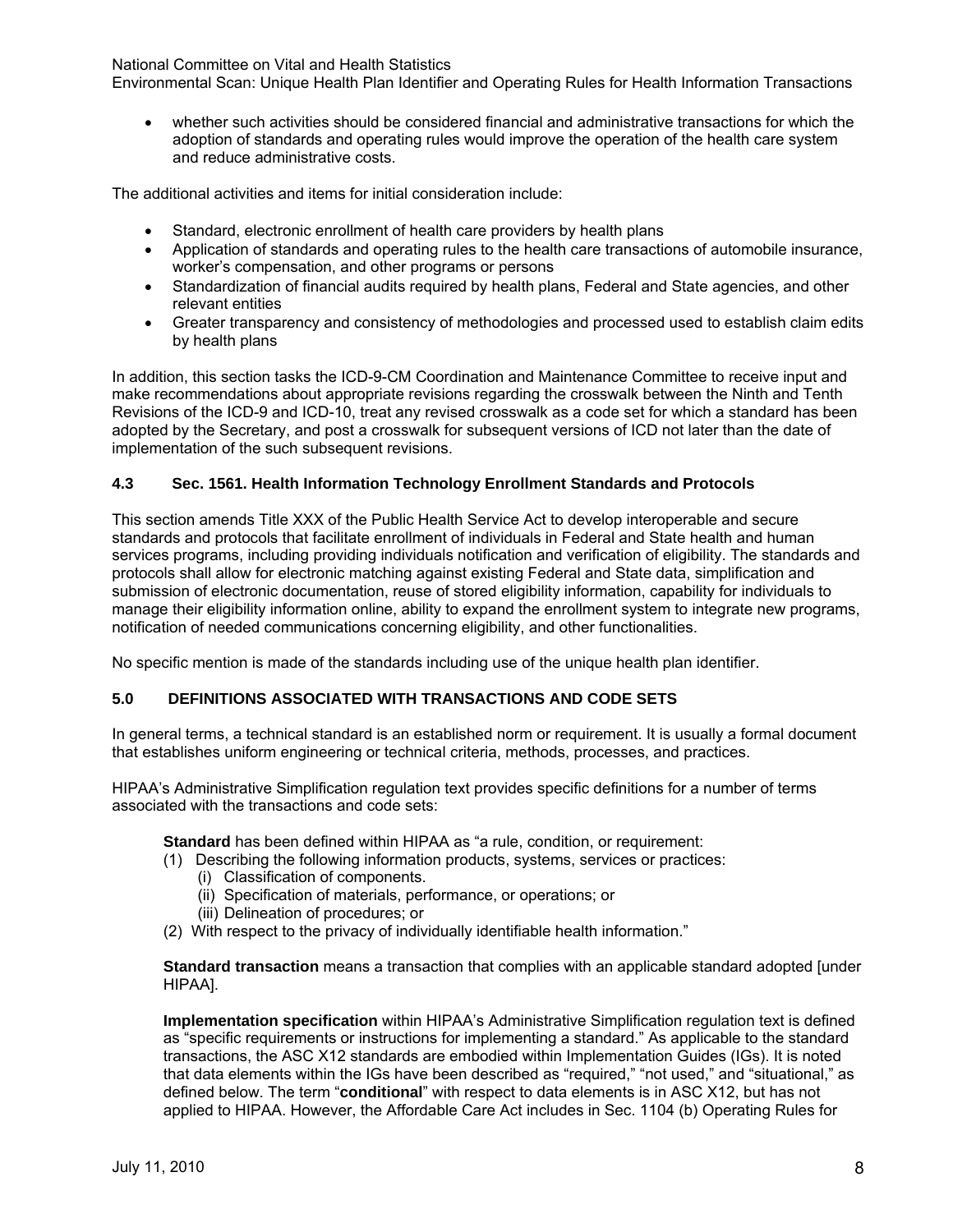Environmental Scan: Unique Health Plan Identifier and Operating Rules for Health Information Transactions

Health Information Transactions (4)(A)(iv) the requirement that the Standards and Operating Rules (italics added for emphasis) "describe all data elements (including reason and remark codes) in unambiguous terms, require that such data elements be *required or conditional* upon set values in other fields, and prohibit additional conditions (except where necessary to implement State or Federal law, or to protect against fraud and abuse)."

**Required** means the item must be used to be compliant with the IG.

**Not used** means the item should not be used when complying with the IG.

**Situational** means the item should be used whenever the situation defined in the note is true; otherwise, the item should not be used. The defining rule is generally documented in a syntax or usage note attached to the item. If no rule appears in the notes, the item should be sent if the data is available to the sender. Use of this item varies, depending on data content and business context.

**Trading partner agreement** "means an agreement related to the exchange of information in electronic transactions, whether the agreement is distinct or part of a larger agreement, between each party to the agreement. (For example, a trading partner agreement may specify, among other things, the duties and responsibilities of each party to the agreement in conduct a standard transaction."

The Affordable Care Act defines operating rules as follows:

**Operating rules** "means the necessary business rules and guidelines for the electronic exchange of information that are not defined by a standard or its implementation specifications as adopted for purposes of this part."

Companion guide is another type of guiding document currently in use relating to the standard transactions. CMS<sup>4</sup> provides the following description of companion guides and cites the HIPAA Administrative Simplification regulation text requirements for trading partner agreements (§162.915):

**Companion guides** are "health plan-specific versions of the HIPAA-adopted standard Implementation Guides that define the health plans' requirements for situational data elements, and provide special instructions and further guidance on how the health plan is interpreting the HIPAA Implementation Guides. While HIPAA adopted specific Implementation Guides, Companion Guides have been independently created by some health plans to supplement the Guides and are tailored to meet individual health plans' particular needs. Companion Guides are not required by HIPAA, and all health plans are not publishing Companion Guides."

[Per 45 CFR §162.915] these guides cannot:

(a) Change the definition, data condition, or use of a data element or segment in a standard.

(b) Add any data elements or segments to the maximum defined data set.

(c) Use any code or data elements that are either marked "not used" in the standard's implementation specification or are not in the standard's implementation specification(s).

(d) Change the meaning or intent of the standard's implementation specification(s).

## **6.0 DEFINITIONS ASSOCIATED WITH HEALTH PLAN**

Pertinent to the discussion of a unique health plan identifier, the definition of health plan is important in identifying all entities that must be enumerated.

<sup>4</sup> https://questions.cms.hhs.gov/app/answers/detail/a\_id/4208/~/what-are-companion-guides%3F-where-do-iget-them%3F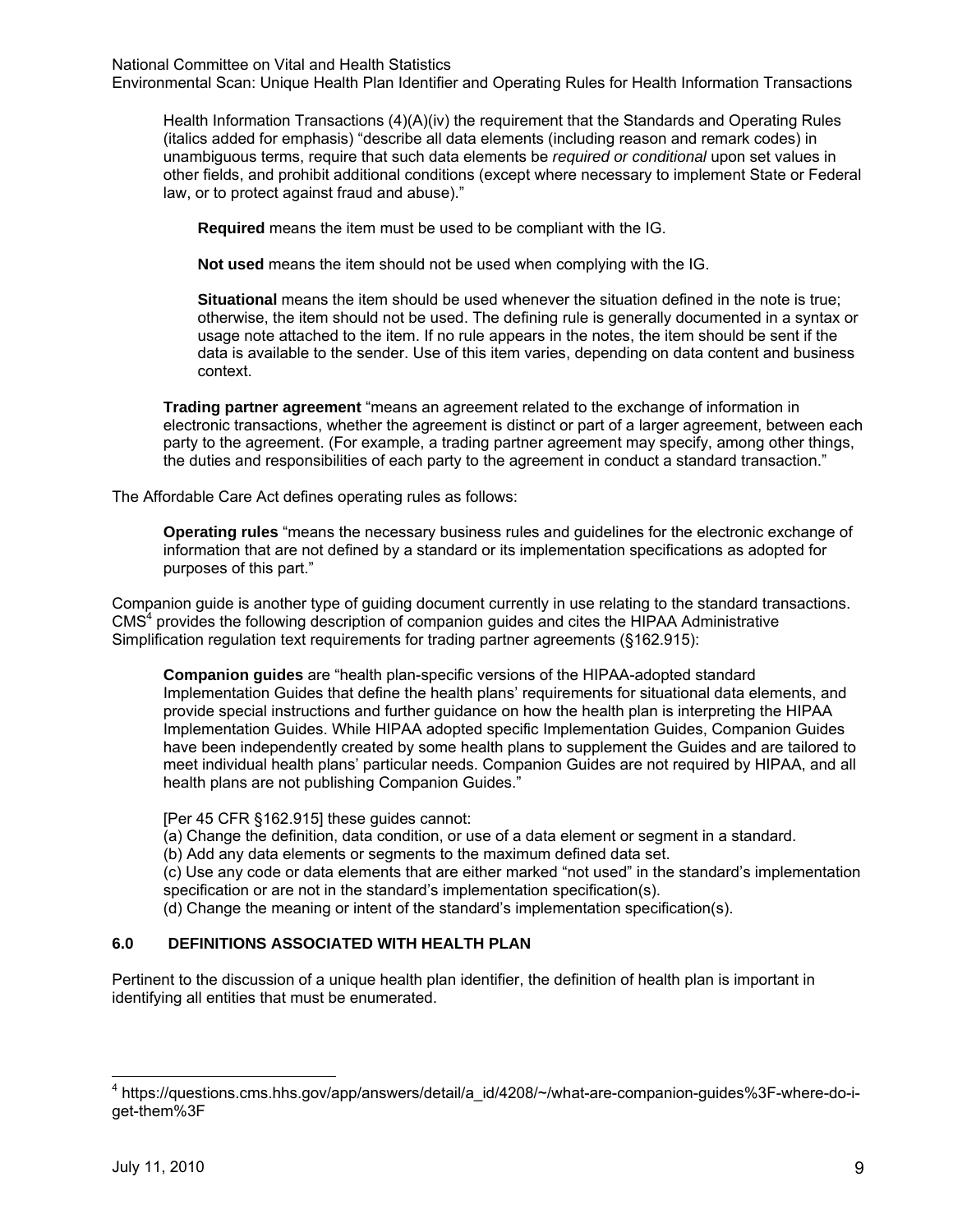Environmental Scan: Unique Health Plan Identifier and Operating Rules for Health Information Transactions

## **6.1 CMS Definition of Health Plan**

CMS considers a health plan to be an entity that stands in a relationship to an individual that legally obligates it to pay claims for some or all of the health care provided to the individual. Specifically, health plan includes a private or governmental form of health insurance, in which the plan has the responsibility to pay the health claims for health care provided to a beneficiary who has either enrolled in the plan or met other eligibility conditions for benefits, pursuant to a contract or other legal arrangement (*e.g.*, a statute, regulation) that identifies, provides for the funding of, and creates an obligation to pay for, benefits.

It can be construed that an entity that is not otherwise captured as one of the health plans listed in the statutory definition comes within the residual definition of health plan if it bears the payment responsibility for the health claims for health care provided to a beneficiary who has either enrolled in the plan or met other eligibility conditions for benefits, pursuant to a contract or other legal arrangement (*e.g.*, a statute, regulation) that identifies, provides for the funding of, and creates an obligation to pay for, benefits.

The term applies to private sector entities that function as health insurers and to public sector, governmental entities that function as payers in the health care system with respect to the health care provided to identified and/or identifiable beneficiaries (e.g. members, subscribers and their dependents).

#### **6.2 Statutory Definition of Health Plan**

**Health plan** means an individual or group plan that provides, or pays the cost of, medical care (as defined in section 2791(a)(2) of the Public Health Service Act, 42 U.S.C 300gg-91(a)(2)). (1) Health plan includes the following, singly or in combination:

- (i) A group health plan.
	- (ii) A health insurance issuer.
	- (iii) An HMO.
	- (iv) Parts A, B, or C of the Medicare program.
	- (v) The Medicaid program.
	- (vi) An issuer of a Medicare supplemental policy.
	- (vii) An issuer of a long-term care policy, excluding a nursing home fixed-indemnity policy.
	- (viii) An employee welfare benefit plan or any other arrangement that is established or maintained for the purpose of offering or providing health benefits to the employees of two or more employers.
	- (ix) The health care program for active military personnel.
- (x) The veterans health care program.
- (xi) The Civilian Health and Medical Program of the Uniformed Services (CHAMPUS).
- (xii) The Indian Health Service program under the Indian Health Care Improvement Act.
- (xiii) The Federal Employees Health Benefits Program.

#### **6.3 Regulatory (§160.103) Definition of Health Plan**

(xiv) An approved State child health plan, providing benefits for child health assistance.

- (xv) The Medicare+Choice program.
- (xvi) A high risk pool that is a mechanism established under State law to provide health insurance coverage or comparable coverage to eligible individuals.
- (xvii) Any other individual or group plan, or combination of individual or group plans, that provides or pays for the cost of medical care.

#### **6.4 Other Definitions and Applicable Terms Associated with Health Plans**

HIPAA Administrative Simplification regulation text also defines group health plan and health insurance issuer:

*Group health plan* is "an employee welfare benefit plan (as defined in the Employee Retirement Income and Security Act of 1974 [ERISA]), including insured and self-insured plans, to the extent that the plan provides medical care, including items and services paid for as medical care, to employees or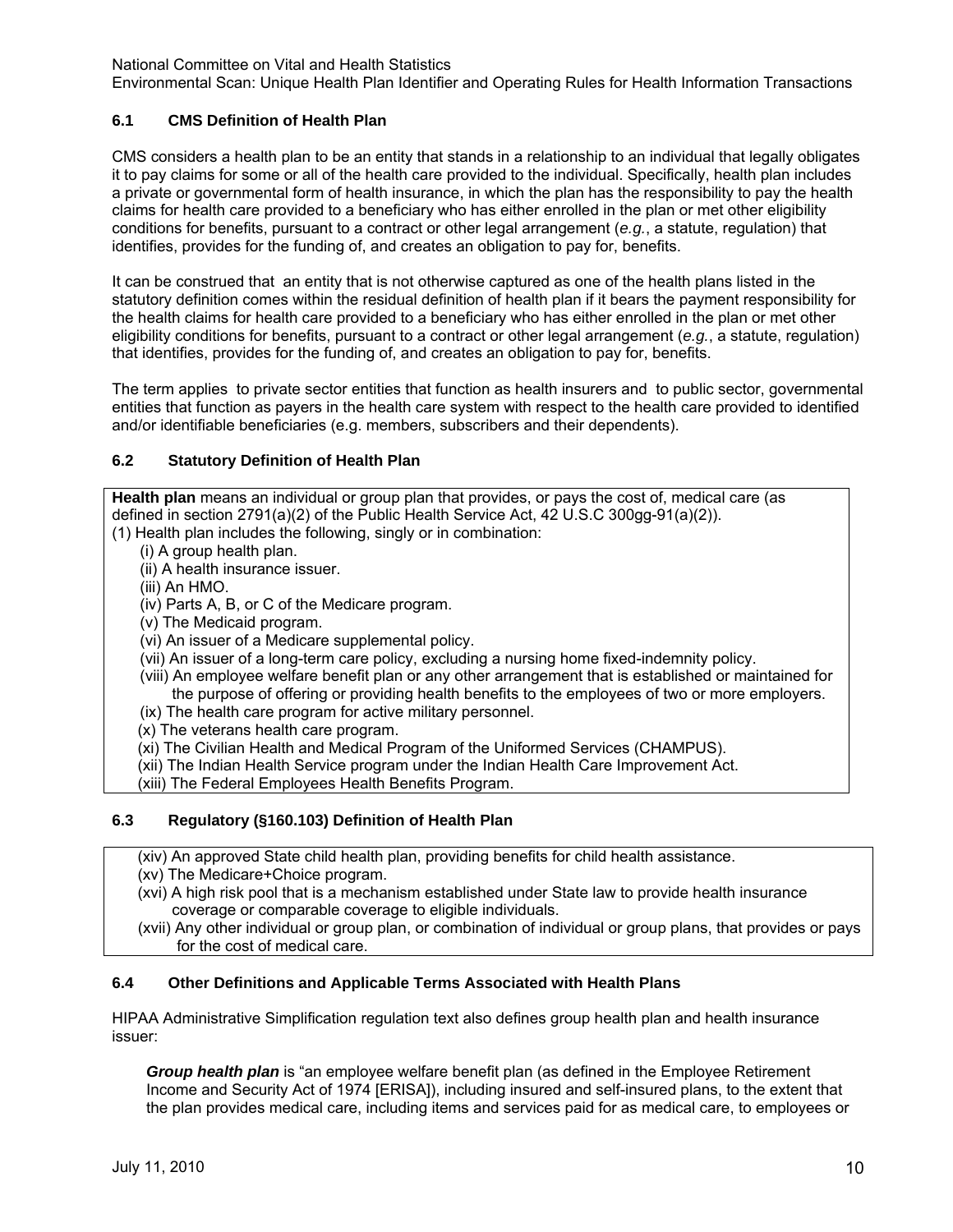Environmental Scan: Unique Health Plan Identifier and Operating Rules for Health Information Transactions

their dependents directly or through insurance, reimbursement, or otherwise, that has 50 or more participants or is administered by an entity other than the employer that established and maintains the plan."

*Health insurance issuer* means (as also defined in 2791(a)(2) of the Public Health Service Act, 42 U.S.C. 300gg-91(b)(2)) "an insurance company, insurance service, or insurance organization (including an HMO) that is licensed to engage in the business of insurance in a State and is subject to State law that regulates insurance. Such term does not include a group health plan."

Black's Law Dictionary ( $7<sup>th</sup>$  ed. 1999) can also be referenced with the following generally accepted definition:

*Insurance* is "an agreement by which one party (the *insurer*) commits to do something of value for another party (the *insured*) upon the occurrence of some specified contingency; … an agreement by which one party assumes a risk faced by another party in return for a premium payment."

The Affordable Care Act indicates that the term health plan means "health insurance coverage and a group health plan," and that the term "shall not include a group health plan or multiple employer welfare arrangement to the extent the plan or arrangement is not subject to State insurance regulation under ERISA."

It also clarifies that health insurance issuer and group health plan have the same meanings as defined within the HIPAA Administrative Simplification regulation. These definitions are provided in the Affordable Care Act under the section relating to *Qualified Health Plans*. A **qualified health plan** provides specified "essential health benefits package and is offered by a health insurance issuer that is licensed and in good standing to offer health insurance coverage in each State…; agrees to offer at least one qualified health plan in the silver level and at least one plan in the gold level in each such [American Health Benefit] Exchange...," which is a State-based operation that facilitates the purchase of qualified health plans and provides for assisting qualified employers in enrolling their employees in such plans.

As such, "health plan" appears to be defined within the Affordable Care Act in a manner equivalent to that in the HIPAA Administrative Simplification regulation text and 2791(a)(2) of the Public Health Service Act, 42 U.S.C.

**Payer** is a term often used synonymously with health plan. The CMS online glossary defines payer as "an entity that assumes the risk of paying for medical treatments. This can be an uninsured patient, a self-insured employer, a health plan, or an HMO."<sup>5</sup> This definition, attempted to be illustrated in the figure below, suggests that payer is broader than health plan.



 5 Centers for Medicare & Medicaid Services Glossary, www.cms.gov/apps/glossary, last updated 05/14/06, accessed June 20, 2010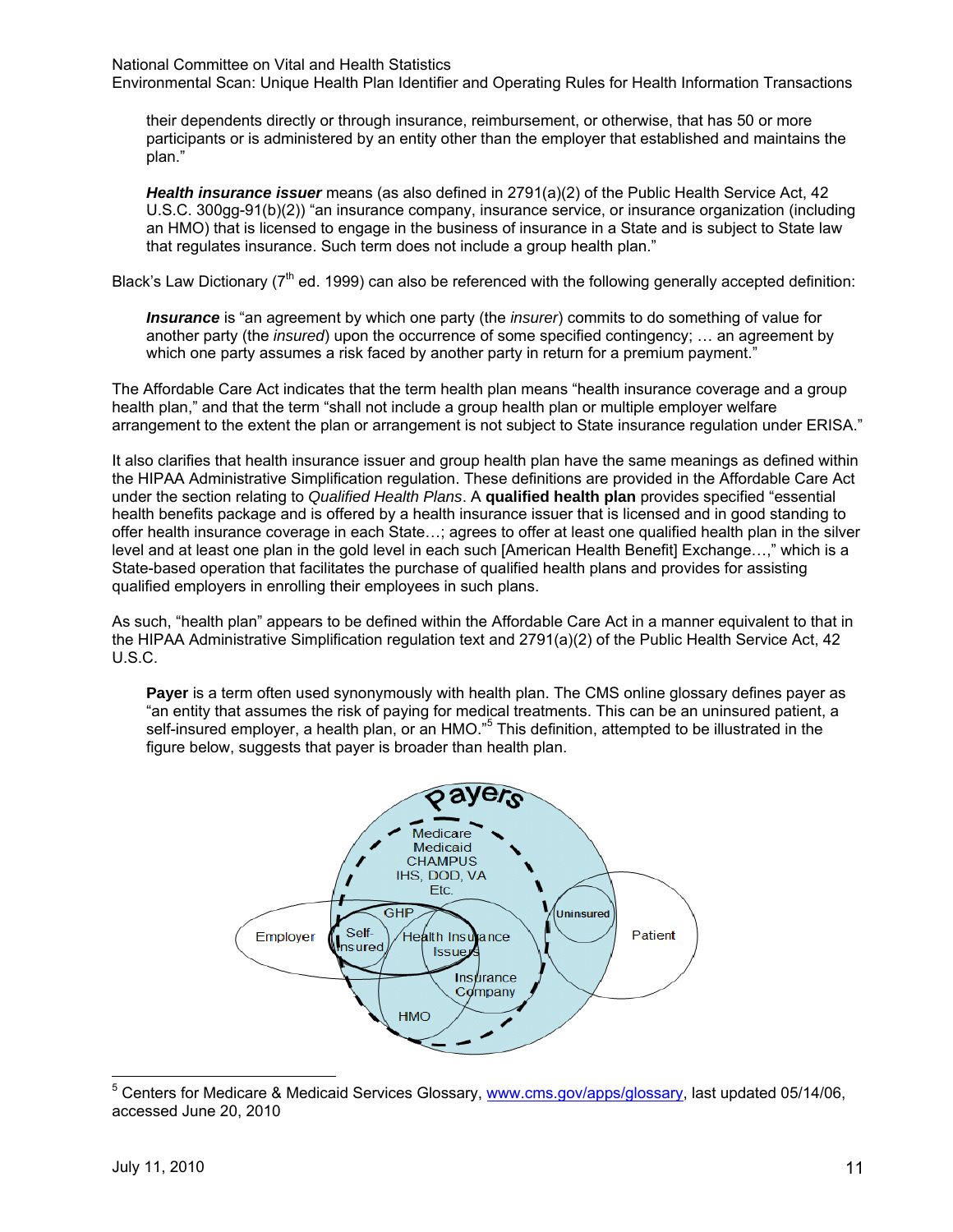Environmental Scan: Unique Health Plan Identifier and Operating Rules for Health Information Transactions

## **6.4 Use Case Describing Entities involved in Financial and Administrative Transactions**

In addition to the overarching program of paying the cost of medical care (health plan) and the entity/person providing the payment (payer), there are multiple health plan products supplied by health plan entities, and multiple entities involved in carrying out financial and administrative transactions. To illustrate this, the following use case has been drafted. This use case is only for illustrative purposes, and does imply any intent or recommendations.

| <b>Transaction Routing</b>   | <b>Purpose</b>                                                      | <b>Examples of Alternatives/</b><br><b>Exceptions</b>                   |
|------------------------------|---------------------------------------------------------------------|-------------------------------------------------------------------------|
| 1. Health plan               | Enrollment in and premium<br>payment to for health plan<br>coverage |                                                                         |
| 2. Third party administrator | Provider contracts with                                             | Employer, trust                                                         |
| 3. Product                   | Individual buys                                                     | ASO, PPO, HMO, indemnity,<br>high-deductible plan, etc.                 |
| 4. Benefit/Fee schedule      | Amount payer pays                                                   | <b>BCBS</b> and Medicare provide<br>benefit/fee schedule at local level |
| 5. Repricer (applies to 837) | Where claim is sent                                                 | Billing company, clearinghouse                                          |
| 6. Health plan               | Where money comes from                                              | Trust or government                                                     |

## **7.0 UNIQUE HEALTH PLAN IDENTIFIER**

Unique health plan identifier rule is required to be promulgated under the Affordable Care Act, based on the input of the NCVHS. The Secretary of HHS may do so on an interim final basis and such rule shall be effective not later than October 1, 2012. The term "effective date" means the compliance date for this and all rules to be published under the ACA legislation.

#### **7.1 Definition of Unique Health Plan Identifier**

The Affordable Care Act references HIPAA Administrative Simplification provisions for the unique health plan identifier:

**Unique Health Identifiers:** "The Secretary shall adopt standards providing for a standard unique health identifier for each individual, employer, health plan, and health care provider for use in the health care system. In carrying out the preceding sentence for each health plan and health care provider, the Secretary shall take into account multiple uses for identifiers and multiple locations and specialty classifications for health care providers."

CMS's Glossary defines National Payer ID, pre-HIPAA, as "a system for uniquely identifying all organizations that pay for health care services;" noting this is also known as Heath Plan ID, or Plan ID.

#### **7.2 Purpose of Unique Health Plan Identifier**

There is no further information in either HIPAA or the Affordable Care Act that describes the purpose of a unique health plan identifier. HIPAA only identifies that "in carrying out the [adoption of identifier standards], the Secretary shall take into account multiple uses for identifiers…"

However, a review of the literature and proposals that have been put forth both previously for the national provider identifier (NPI) and, to date, for the unique health plan identifier from various stakeholders reveals several issues associated with *not* having a unique health plan identifier:

• Inability to route transactions in a timely manner costs the health care industry time and money. Although referencing a standard health identification card which is broader (and out of scope for this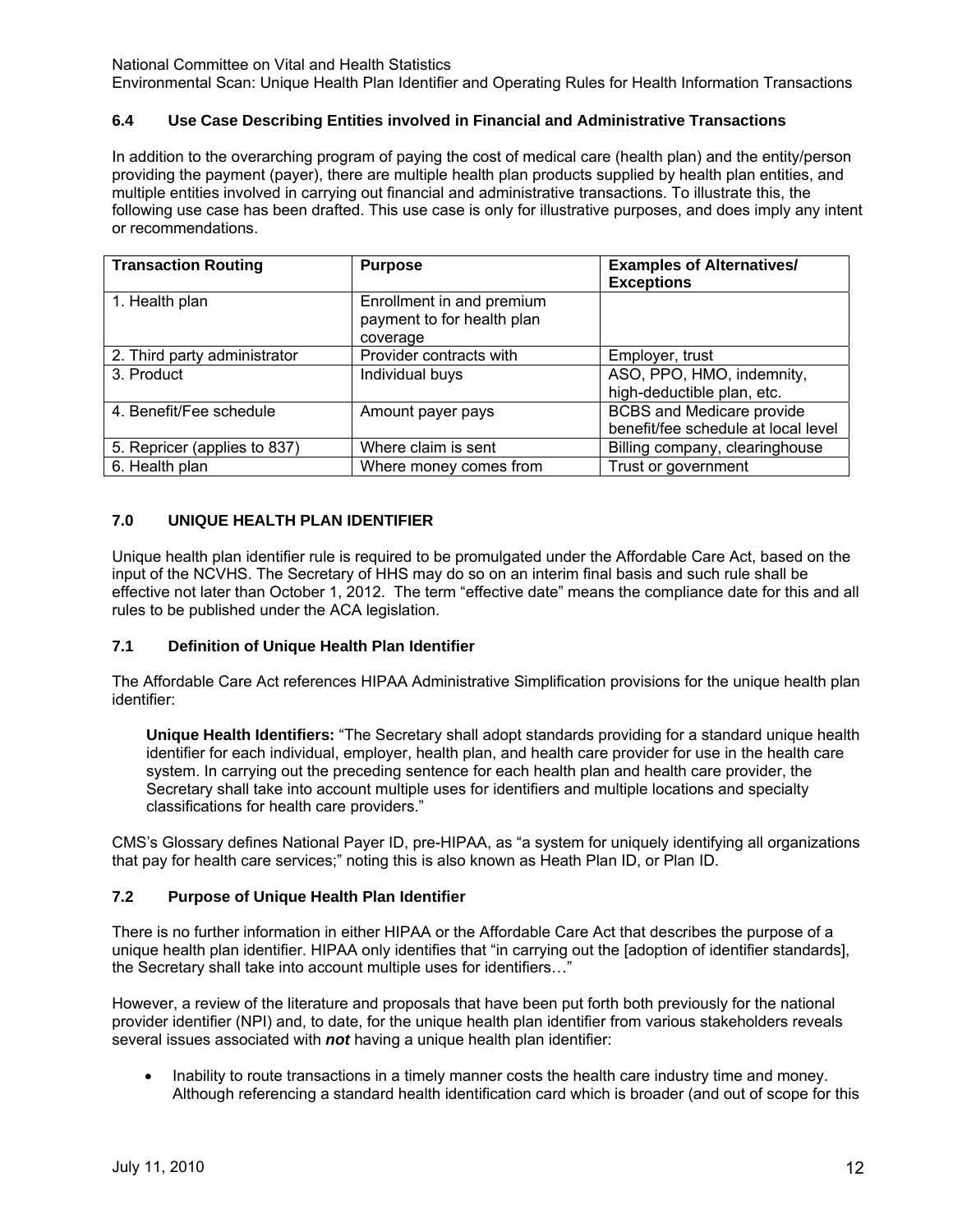Environmental Scan: Unique Health Plan Identifier and Operating Rules for Health Information Transactions

environmental scan) than the identifier alone, the Medical Group Management Association has estimated savings to physicians and hospitals from having *a standard health identification card* at \$1 billion per vear.<sup>6</sup>

- Increases the challenges in ensuring accurate and timely claims payment and reconciliation, often requiring manual intervention especially associated with the proliferation of increasingly complex types of health insurance products, benefit plans, and delivery vehicles.
- Provider and patient/member dissatisfaction often arises with not knowing the eligibility of a patient for benefits because the process often requires manual intervention that is prone to error or is not performed due to time factors, with denied transactions due to insurance identification errors, and with difficulties in resolving insurance problems because it is difficult to pinpoint errors in the payment processing chain without a unique health plan identifier.<sup>8</sup>
- Difficulty in identifying a payer where there may be different contractual requirements for the provider with respect to different payer divisions with different names. This can result in the inability to resolve questions, especially surrounding coordination of benefits.<sup>9</sup>
- State and national health data organizations have a difficult time collecting accurate payer data for reporting purposes.<sup>10</sup>
- Reduction in the value of a standard health identification card, where the purpose is to provide uniformity in accessing health plan information (no personal health data).<sup>1</sup>

## **7.3 Related and Other Identifier Standards and Their Uses**

**ISO Standard 7812** is a standard that specifies card issuer numbers for major industries. The ISO standard includes three components:

- Issuer identifier number (IIN) that identifies the issuing organization. This is the first 6 digits following the ISO standard prefix, such as the first 6 digits on a bank charge card. ISO assigned 80840-0 through 80840-9 to HCFA (now CMS) in 1996. (The initial two numbers, 80, refer to health applications, and the last three numbers, 840, refer to the United States.)
- Individual account identification is a maximum of 12 digits.
- Check digit, calculated with the Luhn algorithm which is defined in Annex B of the ISO 7812 standard.

The ISO 7812 is used by many industries, including for the National Provider Identifier (assigned by CMS), National Council for Prescription Drug Programs (NCPDP) transactions, and credit cards.

• **National Provider Identifier (NPI)** is an ISO Standard U.S. Healthcare ID, of the following structure:



 6 MGMA and Humana urge industry to adopt standard, machine-readable patient ID cards, February 3, 2009. 7

 $7$  American Medical Association's National Health Plan Identifier White Paper (September 22, 2009).

<sup>&</sup>lt;sup>8</sup> Peter Barry, Enumeron, 16<sup>th</sup> HIPAA Summit, Cambridge, August 20, 2008.

<sup>&</sup>lt;sup>9</sup> American Association of Healthcare Administrative Management, Issue – National Payer Identification Number, March 23, 2010.

<sup>10</sup> American Association of Healthcare Administrative Management, Issue – National Payer Identification Number, March 23, 2010.

<sup>&</sup>lt;sup>11</sup> WEDI Health Identification Card Implementation Guide, http://www.wedi.org/snip/public/articles/WEDI-Health-ID-Card-Approved.pdf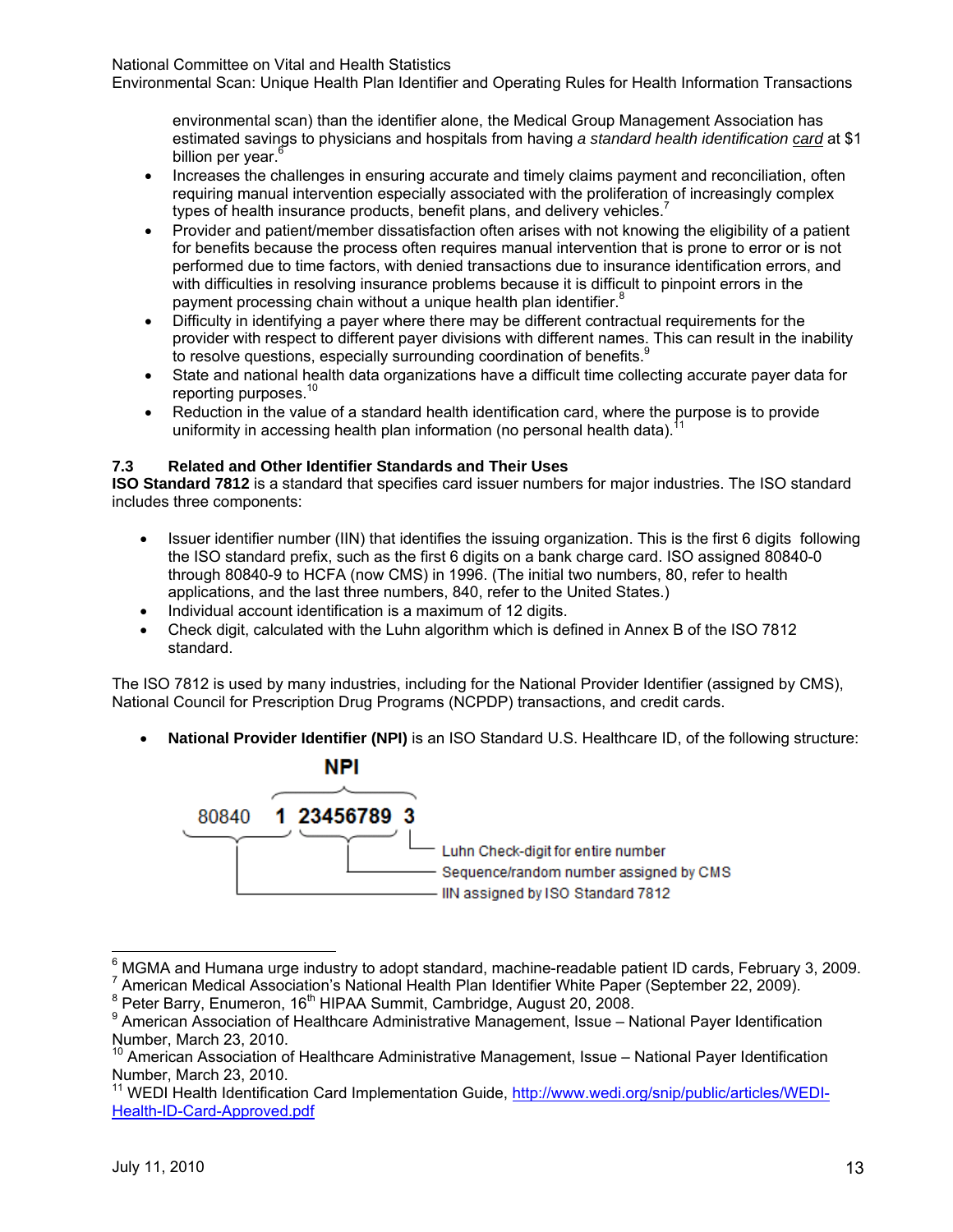Environmental Scan: Unique Health Plan Identifier and Operating Rules for Health Information Transactions

In the case of the NPI, CMS assigns the individual numbers.

With respect to the health plan identifier, in 2006 CMS released the "9 row" back to ISO for the private sector. Enumeron requested, and was ultimately assigned, the ISO number 80840-9 to use for a private sector effort for plan identification. Enumeron states that its mission is to issue PlanIDs and Trading partner IDs just like the NPI but to begin with "9,"<sup>12</sup> which plans would request on a voluntary basis.

• **National Council for Prescription Drug Programs (NCPDP)** provides the NCPDP Health Care Identification Card Pharmacy and/or Combination ID Card Implementation Guide Version 3.0.<sup>13</sup>

Because the Guide is based on the INCITS 284 Standard for Health Care Identification Cards, it also follows the ISO Standard 7812. On behalf of the pharmacy industry, NCPDP has been issued card issuer identifier 9151014609, preceded by 80840 IIN, to be used on pharmacy-only ID cards.

For routing purposes, NCPDP uses the ANSI International Identification Number (RxBIN) that provides complete electronic transaction routing information. The Processor Control (RxPCN) and Group Numbers (RxGrp) are mandatory when required by the benefit administrator to electronically route a prescription claim. The front of the pharmacy-only ID card includes the plan name or other identifying information. The back of the pharmacy-only ID card includes the name and address of the benefit administrator and telephone number for assistance. NCPDP strongly discourages the use of combination ID cards when the cardholder IDs and the group/account/policy IDs are not identical values for all the benefits plans (medical, pharmacy, vision, dental, etc.) represented on the ID card. However, recognizing that this may hinder the adoption of a uniform health ID card standard, the Guide provides recommended specifications for combination ID cards when the values are not identical.

• **Credit card issuers** use the Issuer Identification Number (IIN) as managed by the American Bankers association. However, it is noted that check processing, wire transfers, direct deposits, bill payments, and other automated transfers of funds utilizes the Routing Transit Number (RTN) that was originated by the American Bankers Associations (ABA) in 1910. The ABA transit number appears on checks in two forms – a fraction form and magnetic ink character recognition (MICR) form. Both forms provide the same information, with slight differences. The nine-digit number includes a check digit.

**Other identifiers** that may be of interest include those associated with healthcare transactions, such as NUBC's UB-04 Health Plan ID Field and the **National Association of Insurance Commissioners sender and receiver identifiers.** In addition, other identifiers frequently cited as examples of successful identifiers include the National Drug Code (NDC) System, Social Security Number (SSN), and Vehicle Identification Number (VIN).

- **NUBC five-character payer ID** is assigned by either the payer or vendor that provides payment processing services. Although unable to confirm definitively, it appears that this five-character payer ID is that assigned by NAIC (see below). It is used to fill Block 51, Health Plan Identification Number, on the NUBC UB-04 claim form. It is noted that this field will be used to report the National Plan Identifier, once the identifier is defined. The code is generally used by the receiving payer to determine its respective payer lines (primary, secondary, or tertiary) on incoming claims.
- **National Association of Insurance Commissioners/National Insurance Producer Registry (NAIC/NIPR)** – as illustrated in the ACH Implementation Guide (May 2003) for the ASC X12 820 Version 4010, Premium Payment - Electronic Funds Transfer, the Interchange **Sender ID and Interchange Receiver ID are 9-digit numbers assigned by the health plan.**

<sup>&</sup>lt;sup>12</sup> Peter Barry, Enumeron, 16<sup>th</sup> Annual WEDI National Conference, May 15-17, 2007.

<sup>&</sup>lt;sup>13</sup> NCPDP Health Care Identification Card Fact Sheet: Pharmacy and/or Combination ID Card, November 2009, www.ncpdp.org/standards\_purchase.asp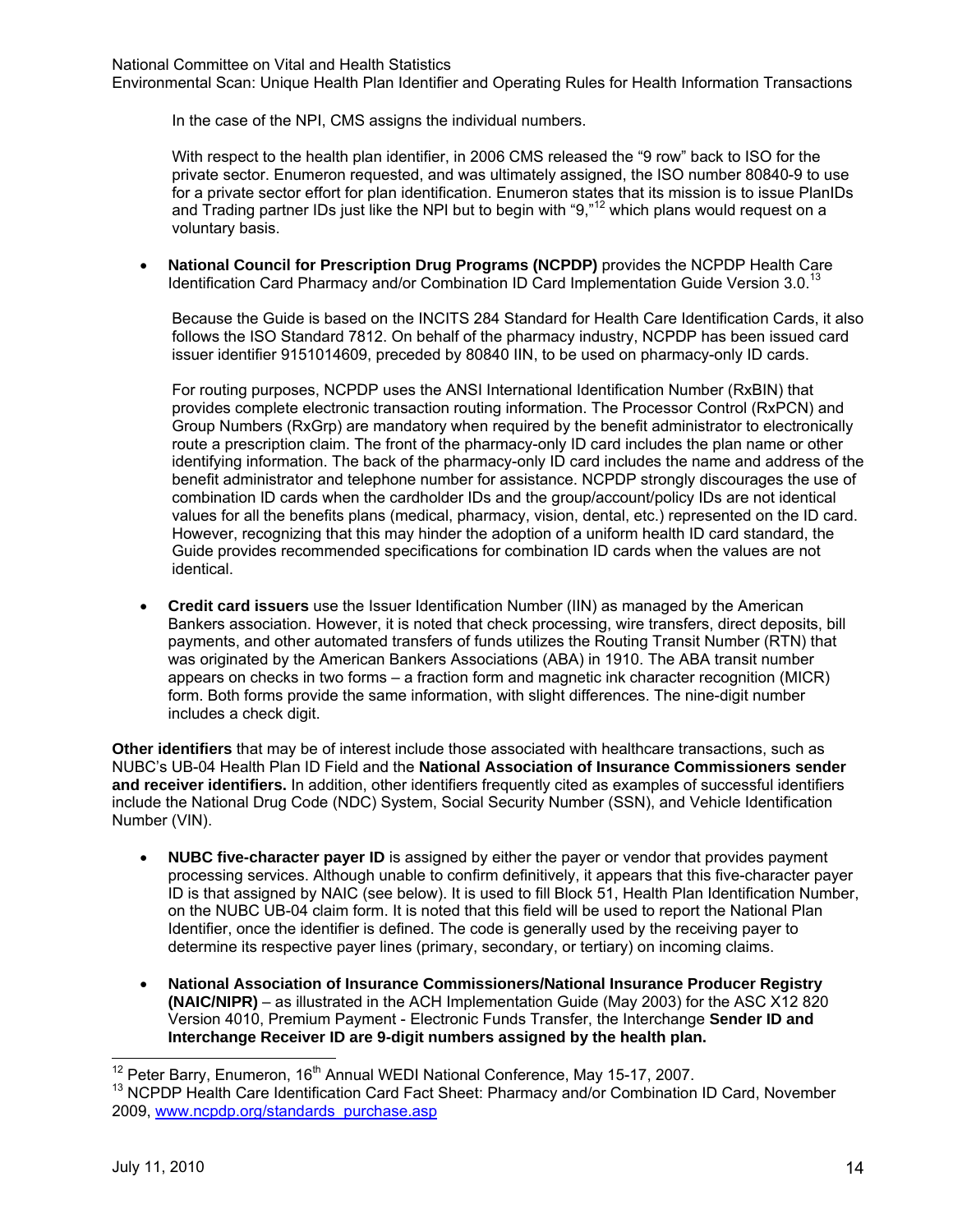Environmental Scan: Unique Health Plan Identifier and Operating Rules for Health Information Transactions

- **National Drug Code (NDC)** System provides a directory of products (over-the-counter, insulin formulations, herbal drugs, and prescription drugs) distributed in the U.S. Drugs listed under the NDC are identified by an 11-digit number divided into three segments. The first segment is assigned by the Food and Drug Administration (FDA) and identifies the vendor (or labeler) involved in the manufacturing, packaging, or distribution of the drug. The second segment is the product code and comprises the generic entity, strength, and dosage form. The third segment is the package code, and indicates the package size. The manufacturer assigns the second and third segments of the code for a given product, and is responsible for keeping this up to date on a quarterly basis. The directory includes the NDC, the product trade name, dosage form, routes of administration, active ingredients, strength, unit, package size and type, major drug class, and FDA approved application number (or "other" if not approved).
- **Social Security Number (SSN)** is issued to individuals by the Social Security Administration to track individuals for taxation purposes. The SSN is a 9-digit number with three parts. The first three digits are assigned according to the geographical region in which the SSN card is issued (prior to 1973) or the zip code in the applicant's mailing address (since 1973). The middle two digits are the group number, assigned by geographic groupings. These are not assigned in consecutive order. The last four digits are serial numbers, representing a straight numerical sequence of digits. There are some restrictions on use of certain numbers or number sequences. There is no check digit. Although it is possible to identify fraudulent SSNs, it is not easy using only publicly available information. It is further noted that the SSN is not necessarily the same as the Tax Identification Number (TIN) – which may the SSN, an individual tax identification number (ITIN) used to identify temporary visa holders, or the employer identification number (EIN) used to identify employers, sole proprietors, corporations, partnerships, non-profit organizations, trusts, estates, government agencies, and others.
- **Vehicle Identification Number (VIN)** is a unique serial number used by the automotive industry to identify individual motor vehicles. Since 1981, the VIN has consisted of 17 characters which do not include I (i),  $O$  (o), or  $Q$  (q). There are vehicle history services in several countries that can help potential car owners use VINs to identify branded vehicles and for other purposes. There are at least four competing standards used to calculate the VIN. Depending on the standard, the number may include a manufacturer identifier, vehicle attributes, model year, plant code, sequence number, and check digit.

In addition to the above identifier examples, the **Public Health Data Standards Consortium (PHDSC**) developed a **Source of Payment Typology** (Version 3.0) that has been incorporated into the October 2007

version (5050) of the ASC X12 837 Health Care Service Data Reporting Guide<sup>14</sup> which is not a HIPAA standard. The Consortium is a non-profit membership based organization of federal, state, and local health agencies; professional associations; academia; public and private sector organizations; international members; and individuals. This typology is used in public health and health services research for analysis of services by different types of programs.

The insert illustrates examples from the Typology.

PHDSC Payer Typology Sub-Committee Examples from the Typology  $\mathbf{1}$ Medicare  $11$ Medicare (Managed Care) 111 Medicare HMO 112 Medicare PPO Medicare POS 113 119 Medicare Managed Care Other . . . 37 **Local Government** 371 Local - Managed care 3711 **HMO** PPO 3712 3713 **POS** 372 FFS/Indemnity 379 Local, not otherwise specified 5 Private Health insurance

<sup>&</sup>lt;sup>14</sup> See www.phdsc.org/standards/payer-typology-source.asp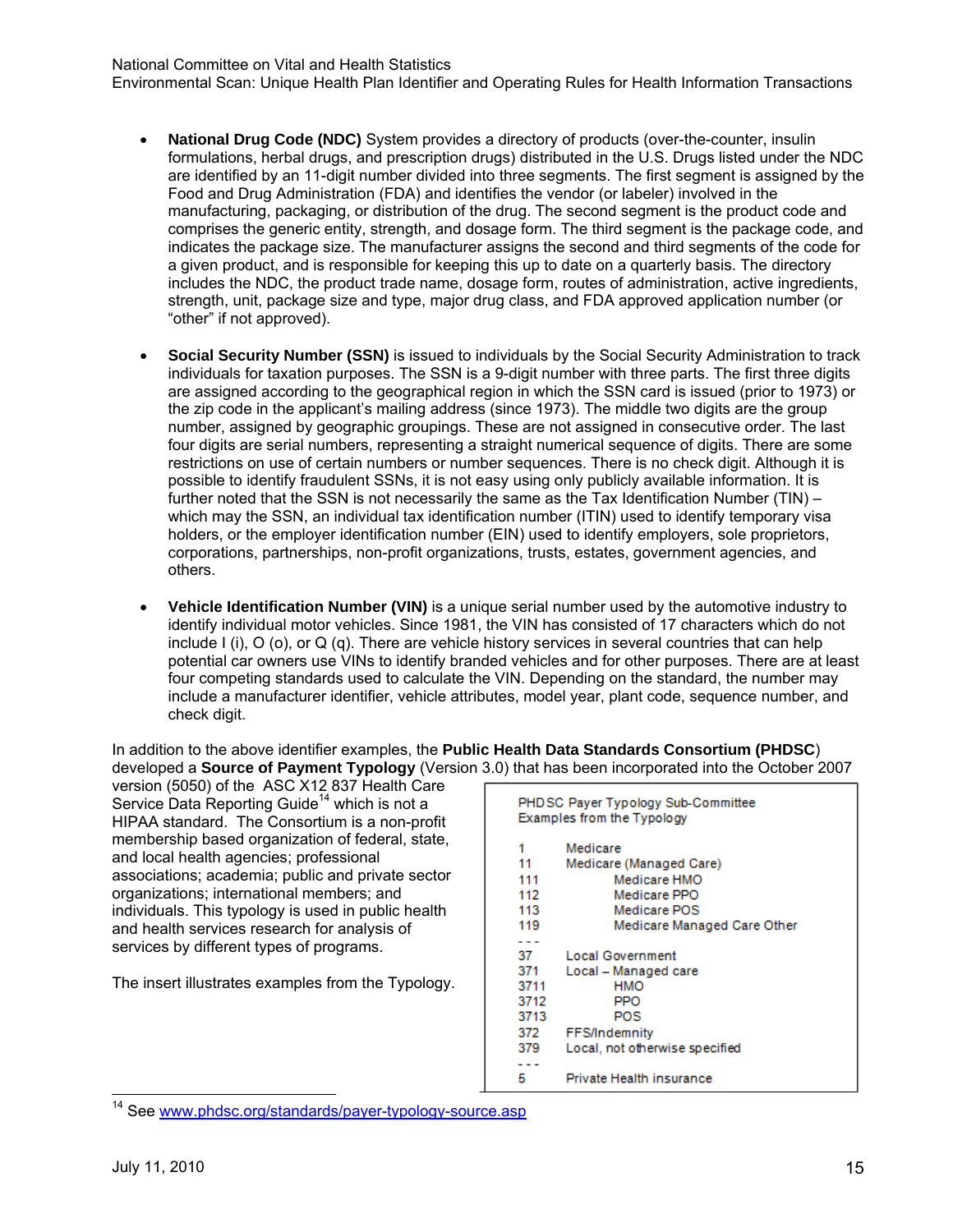Environmental Scan: Unique Health Plan Identifier and Operating Rules for Health Information Transactions

## **8.0 OPERATING RULES FOR HEALTH INFORMATION TRANSACTIONS**

With respect to operating rules for health information transactions, NCVHS was tasked in the Affordable Care Act (Sec. 1104. (g)(3) to:

- (A) Advise the Secretary whether a nonprofit entity meets the requirements for operating rules development;
- (B) Review the operating rules developed and recommended by such nonprofit entity;
- (C) Determine whether such operating rules represent a consensus view of the health care stakeholders and are consistent with and do not conflict with other existing standards;
- (D) Evaluate whether such operating rules are consistent with electronic standards adopted for health information technology; and
- (E) Submit to the Secretary a recommendation as to whether the Secretary should adopt such operating rules.

#### **8.1 Definition of Operating Rules**

The Affordable Care Act defines Operating Rules as the necessary business rules and guidelines for the electronic exchange of information that are not defined by a standard or its implementation specifications.

The Affordable Care Act provides a definition for operating rules for health information transactions in Sec. 1104 (b) as in the insert.

Other industries also utilize operating rules – in general to describe the manner in which organizations operate and interact with others. For example, National Automated Clearing House Association (NACHA – The Electronic Payments Association) was established in 1974 to create uniform operating rules for the exchange of Automated

Clearing House (ACH) payments among ACH associations and in compliance with the regulations of the Board of Governors of the Federal Reserve (12 CFR Part 370). The U.S. Federal Reserve and the Electronic Payments Network (sponsored by NACHA) maintain the operating rules. It appears that each of the major credit card issuers also have detailed operating rules describing types of members, their responsibilities and obligations, licensing and display of service marks, etc. (e.g., Cirrus Worldwide Operating Rules). There are operating rules for industrial trucks (e.g., to carry out the State of California Department of Industrial Relations regulations regarding the safety practices of trucks), the railroad industry (e.g., Operating Rules Association of North American Railroads), and how the IEEE Project 802 Ethernet Working Group performs its work – as further examples.

Until recently within health care, "operating rules" regarding technical connectivity, response times, and clarification of code usage have been embodied in companion guides developed by each health plan. As noted in the introduction to the HIPAA transactions and code sets (Sec. 2.2 in this Environmental Scan), over 1,000 such companion guides are in existence. Critics of the situation have identified that in addition to no single standard set of operating rules there is no requirement for use of a single set of operating rules or best practices and companion guides have been focused on health plan needs and insufficiently on providers' business practices.

#### **8.2 Purpose of Operating Rules for Health Information Transactions**

The purpose of adopting standards and associated operating rules was set forth in the Affordable Care Act, Sec. 1104 (b)(4)(A), and were cited in the insert on page 6 as enabling determination of an individual's eligibility and financial responsibility for services prior to or at the point of care, be comprehensive and requiring minimal augmentation by paper or other communications, support a transparent claims and denial management process, and describe all required data in unambiguous terms. The number and complexity of (paper and electronic) forms and data entry required by patients and providers should be reduced.

#### **8.3 Health Information Transactions Operating Rules Development**

The Affordable Care Act further provides requirements that a qualified nonprofit entity must meet to be considered for adoption. These include those specified in the insert below.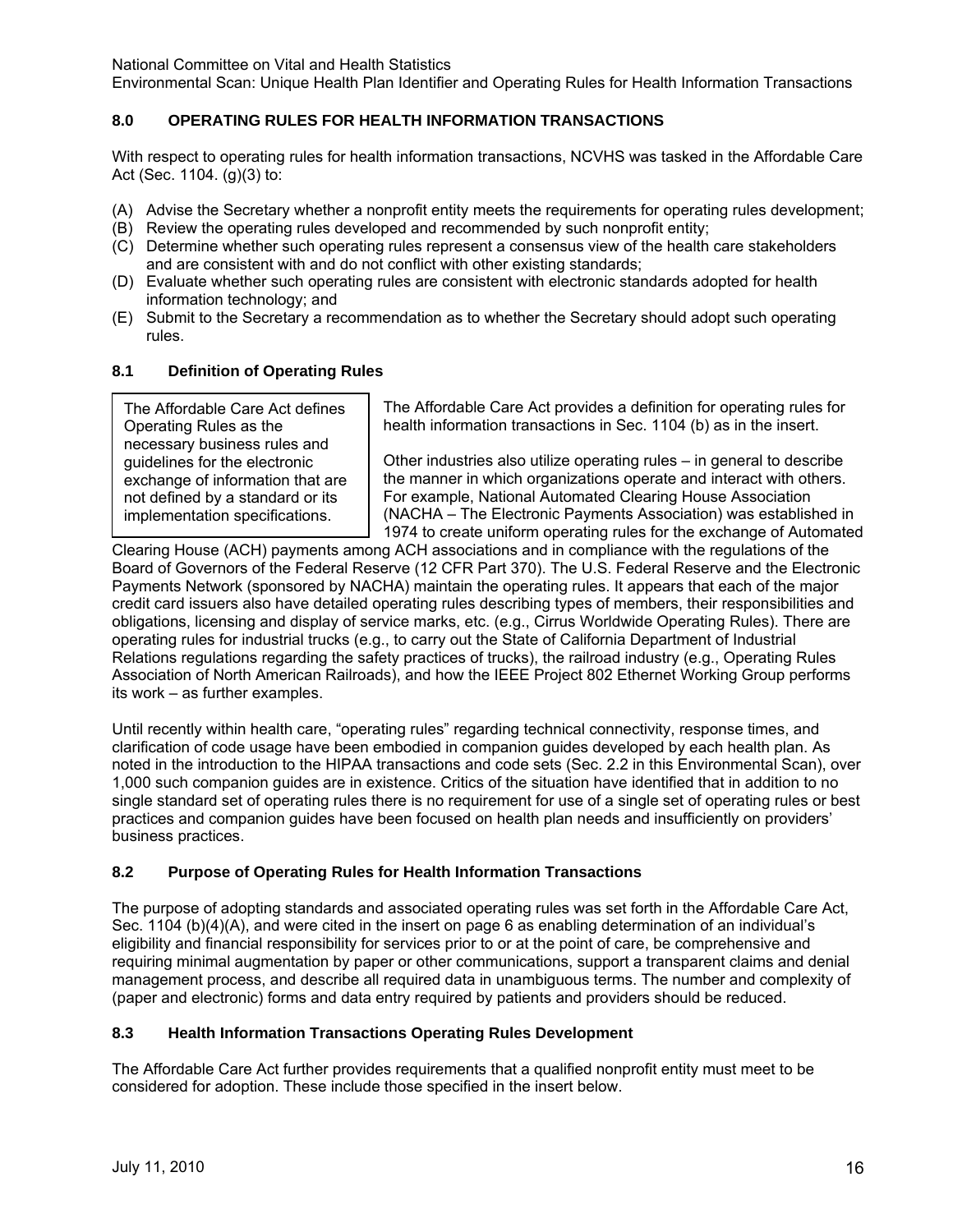## **Affordable Care Act Sec. 1104. (g)(2) Requirements for Operating Rules Development**

1. The entity focuses its mission on administrative simplification

2. The entity demonstrates a multi-stakeholder and consensus-based process for development of operating rules, including representation by or participation from health plans, health care providers, vendors, relevant Federal agencies, and other standard development organizations

3. The entity has a public set of guiding principles that ensure the operating rules and process are open and transparent, and supports nondiscrimination and conflict of interest policies that demonstrate a commitment to open, fair, and nondiscriminatory practices.

4. The entity builds on the transaction standards issued under HIPAA.

5. The entity allows for public review and updates of operating rules.

**Affordable Care Act Sec. 1104. (g)(2) Requirements for NCVHS Review of Operating Rules**

a. Operating rules represent a consensus view of the health care stakeholders

b. Operating rules are consistent with and do not conflict with other existing standards

c. Operating rules are consistent with electronic standards adopted for health information technology

In addition to these criteria, the NCVHS has a set of well-developed guiding principles it has used in the process of making recommendations relative to standards. These are provided in Appendix A.

#### **8.4 Current Stakeholder Efforts**

Several States, consortia of States, and private organizations have identified the need for standard operating rules and have set about to both bring stakeholders together to create voluntary standards and to promote national adoption of one set of rules for all transactions. Although there may be several others, such groups have included those identified below.

**Committee on Affordable Quality Healthcare (CAQH)** created the **Committee on Operating Rules for Information Exchange (CORE)** as a nonprofit alliance of health plans and trade associations intended to support all payers.15 Its goal is to develop a set of voluntary business rules that build on existing standards, such as HIPAA, to make electronic data transactions more predictable and consistent, regardless of the technology. CORE rules are modeled on business rules used daily in the banking sector for ATM transactions and airline industry for online reservations. CORE defines operating rules as the "rights and responsibilities of all parties [with respect to] security, transmission standards and formats, response time standards, liabilities, exception processing, and error resolution." CORE has stated that it is focused on creating operating rules and will not develop software solutions, a switch, a database or central repository of administrative information.

CORE Phase I rules were adopted in 2006; Phase II rules in 2008. Over 50 organizations are certified as exchanging electronic administrative data in accordance with either Phase I or II rules. CORE has widespread support from organizations such as Aetna, Blue Cross and Blue Shield Association, AAFP, ACP, AMA, Enclarity, HIMSS, Microsoft, and others. Colorado, Ohio, Texas, and Virginia have expressed interest in adopting the CORE rules for state initiatives. CAQH has authorized the Claredi certification testing solution from Ingenix (www.ingenix.com) to certify that healthcare organizations' IT systems are in operating in accordance with CORE Phase I rules, and Edifecs, Inc. (www.edifecs.com) to certify that healthcare organizations' IT systems are in operating in accordance with CORE Phase I and/or Phase II rules.

The Phase III Rules is in draft stage, and include rules for:

- Uniform use of claim status category and claim status codes
- Acknowledgements for v5010 837 Claims
- Companion guide template

<sup>15</sup> http://www.caqh.org/pdf/COREfacts.pdf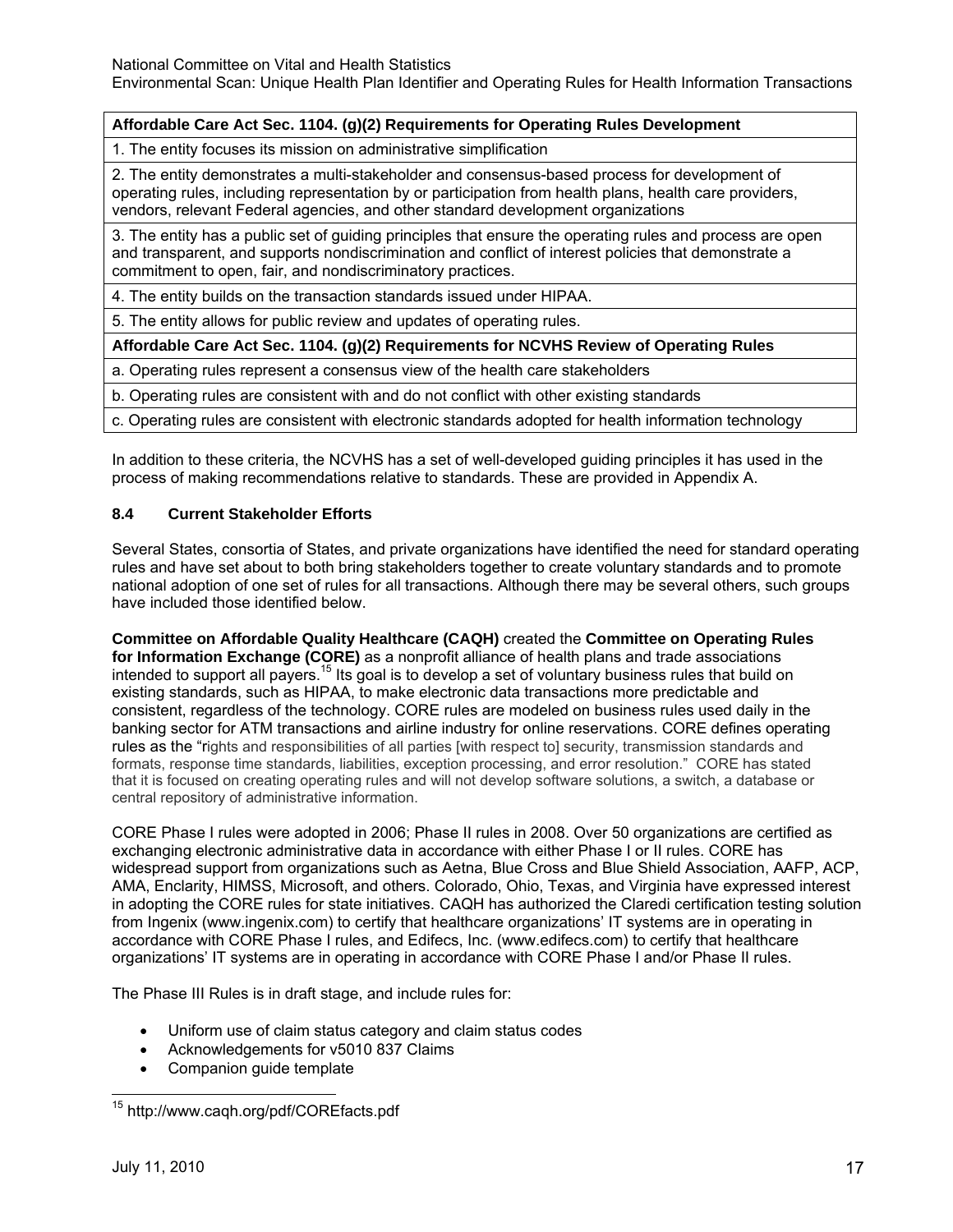Environmental Scan: Unique Health Plan Identifier and Operating Rules for Health Information Transactions

- Health care services request for review/response (278)
- Claim payment/advice (835)
- Real time 276/277 claim history availability
- Eligibility and benefits data content (270/271)
- Health insurance identification card

Linxus was initiated in 2004 when the Greater New York Hospital Association invited a group of health plans and providers doing business in the New York metropolitan area to come together to explore the possibilities of utilizing information technology to alleviate the high costs of health care administration. In early 2008, the participants voted to form Linxus as a nonprofit organization. Linxus members include Aetna, Emblem Health, Healthfirst, WellPoint (Empire Blue Cross Blue Shield), and eight hospitals in New York City and surrounding areas. Members pledge to implement technologies and process changes that are identified through the group's collaborative efforts. As of  $3/27/09^{16}$ 

Linxus has created what it terms "single implementation specifications of HIPAA transactions" for:

- Health Care Eligibility Benefit Inquiry and Response (270/271)
- Health Care Claim Status Request and Response (276/277)
- Health Care Claim Payment/Advice (835)

In addition to CAQH CORE and Linxus, States that have been identified as having created operating rules include Minnesota, Utah, and Washington.

#### **8.5 Operating Rules vs. Companion Guides**

In reviewing the work of CAQH CORE, Linxus, and States identified above, there does not appear to be a consistent use of terminology. Operating rules, companion guides, trading partner agreements, and even implementation specification (which are part of the ASX X12 standards) have been used synonymously or interchangeably. It is further noted that CAQH CORE includes a standard template for a companion guide within its operating rules; Linxus is silent on whether on whether its operating rules would be accompanied by companion guides.

#### **9.0 Summary**

The Patient Protection and Affordable Care Act (ACA) enacted on March 23, 2010 supports improvements in administrative simplification (Sec. 1104) and adoption of additional standards for financial and administrative transactions (Sec. 10109). It calls for the National Committee on Vital and Health Statistics (NCVHS) to provide input into the process of rulemaking for the establishment of a unique health plan identifier and to provide advice and recommendations to the Department of Health and Human Services (HHS) relative to operating rules for electronic exchange of information not defined by a standard or its implementation specification.

This environmental scan serves as input to the NCVHS as it hears testimony from stakeholders to the health plan identifier (HPID) and, initially, with respect to authoring entities and operating rules for eligibility and claims status transactions.

-

<sup>&</sup>lt;sup>16</sup> Version 2.0, Linxus Standard Implementation Specification, www.linxus.net